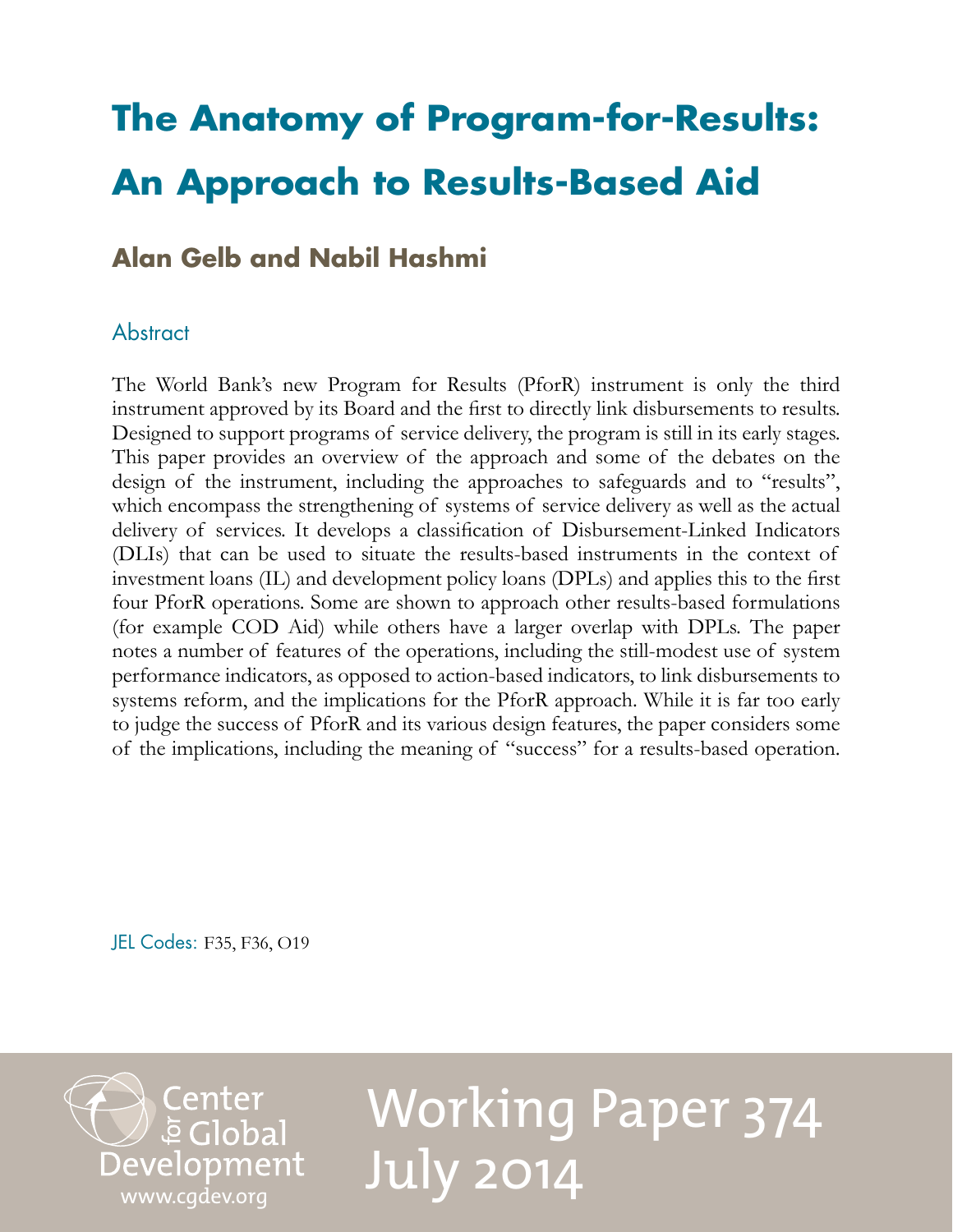# **The Anatomy of Program-for-Results: An Approach to Results-Based Aid**

Alan Gelb Center for Global Development

Nabil Hashmi Center for Global Development

We thank Bill Savedoff, Ravi Kanbur, and an anonymous referee for very helpful comments and express appreciation for the insights gained from discussions with Fadia Saadah, Aymeric Meyer, and participants at a number of seminars and workshops on PforR. All errors, including of interpretation, are those of the authors.

CGD is grateful for contributions from the Australian Department of Foreign Affairs and Trade, the Bill & Melinda Gates Foundation, and the UK Department for International Development in support of this work.

Alan Gelb and Nabil Hashmi. 2014. "The Anatomy of Program-for-Results: An Approach to Results-Based Aid." CGD Working Paper 374. Washington, DC: Center for Global Development. http://www.cgdev.org/publication/anatomy-program-results-approach-

results-based-aid-working-paper-374

The Center for Global Development is an independent, nonprofit policy research organization dedicated to reducing global poverty and inequality and to making globalization work for the poor. Use and dissemination of this Working Paper is encouraged; however, reproduced copies may not be used for commercial purposes. Further usage is permitted under the terms of the Creative Commons License.

The views expressed in CGD Working Papers are those of the authors and should not be attributed to the board of directors or funders of the Center for Global Development.

**Center for Global Development 2055 L Street, NW Fifth Floor Washington, DC 20036**

> 202.416.4000 (f) 202.416.4050

**www.cgdev.org**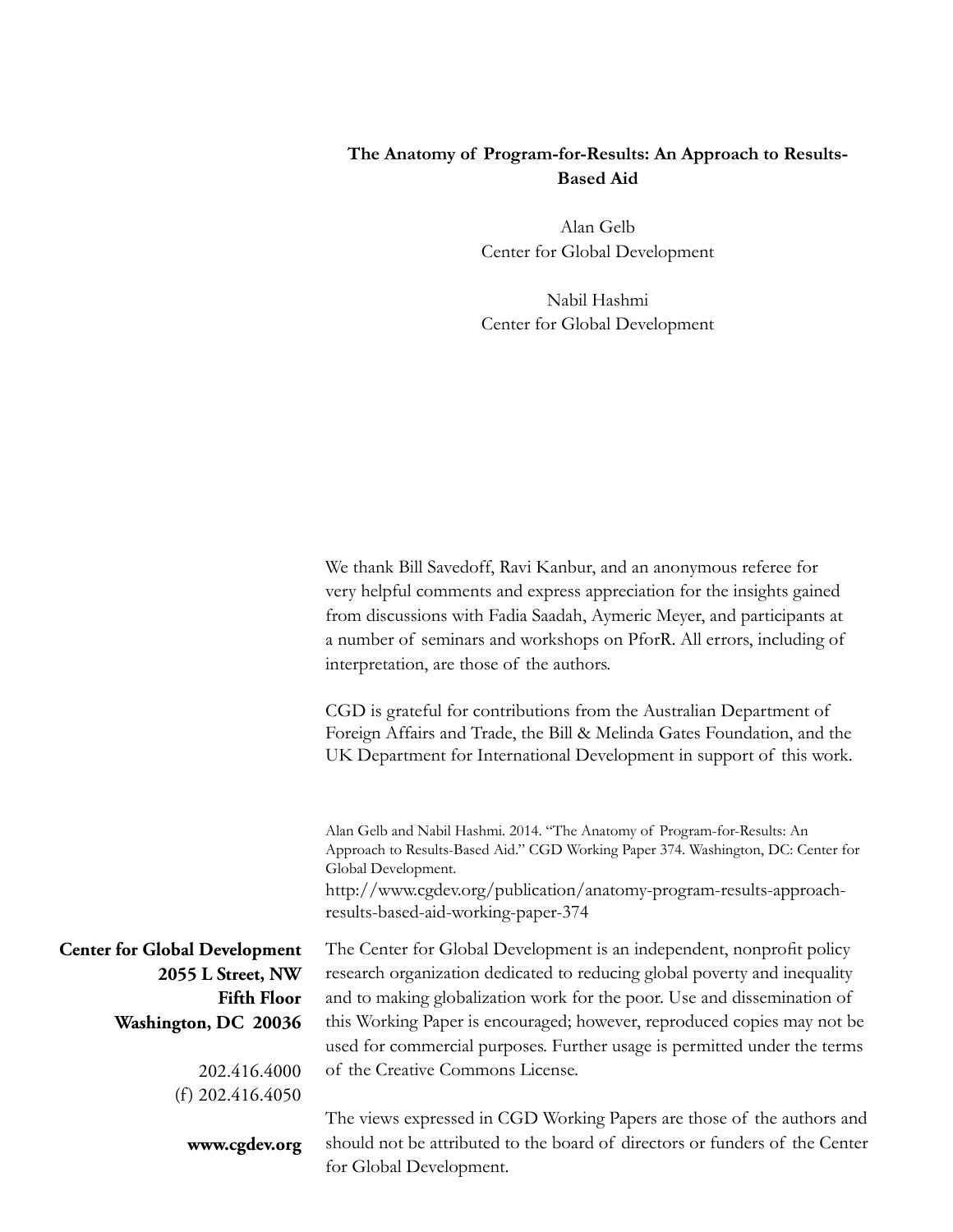# **Contents**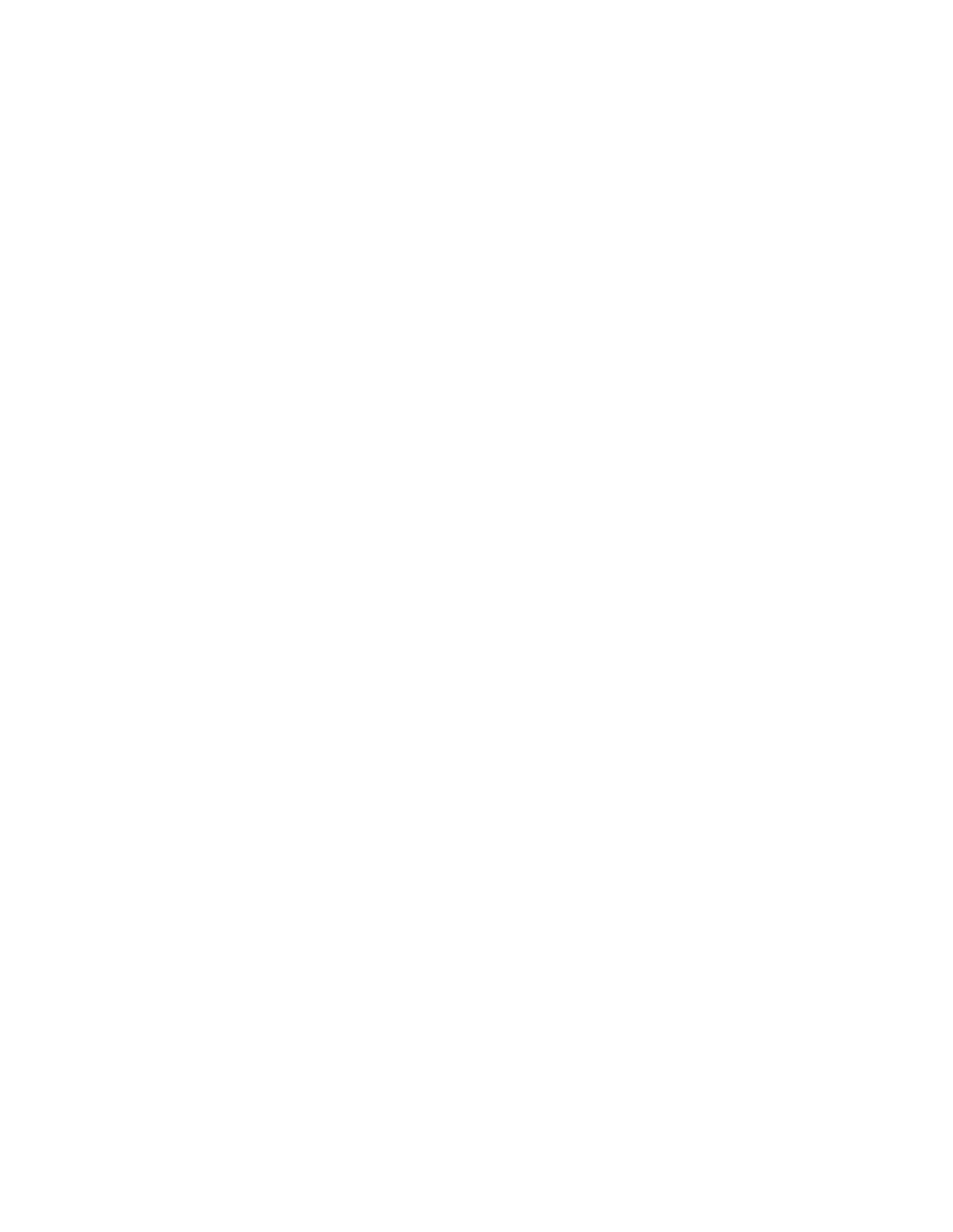# <span id="page-4-0"></span>**I Introduction**

 $\overline{\phantom{a}}$ 

The World Bank's new Program-for-Results (PforR) instrument is one of a number of approaches to link the flow of assistance to development achievements.<sup>1</sup> It is only the third financing instrument approved by the Bank's Board and promises to become a significant financing mechanism alongside traditional project loans and development policy loans. PforR is intended to improve effectiveness in a particular area – programs of service delivery – and to bridge a perceived instrument gap between investment loans (IL) best suited to large, lumpy, capital projects and quick-disbursing policy loans (DPLs) designed to encourage policy reforms. The central design feature of the results-based approach in general, and of PforR in particular, centers on "results". What qualifies as a result? How are results captured and measured in the indicators used to trigger disbursements? How exactly do they determine disbursements and allocate risk between the lender and the borrower? This paper considers these questions, and how they define the anatomy of PforR operations.

Section II provides a brief overview of the PforR approach and some of debates on its particular design features. It notes that the concept of "results" in PforR extends beyond traditional service delivery–measured by outputs such as school enrollments or outcomes such as learning–to include indicators of the performance of the systems that provide the services. The fact that the instrument is called "Program for Results" rather than "Payment for Results" is no accident; the aim is to improve the systems for service delivery as much as it is to deliver services. This makes PforR different to some other approaches such as Cash on Delivery (COD) aid that consider a major benefit of results-based financing to be a transparent "hands-off" approach where project implementation is left entirely in the hands of the client. Nevertheless PforR does raise some of the same questions as other resultsbased approaches, including how to measure "success" in cases where the results are not achieved but the operation functions as it is designed to do and fails to disburse.

Another feature of PforR is its approach to fiduciary, social and environmental safeguards, where it builds on country systems rather than imposing the specific safeguard policies of the Bank. This has been an area of debate but is central to the objective of leveraging the PforR approach, including its results frameworks, to cover expenditure programs that are

<sup>1</sup> Other approaches include the [EU's MDG Contracts](http://ec.europa.eu/europeaid/what/millenium-development-goals/contract_mdg_en.htm), [Cash on Delivery \(COD\) Aid](http://www.cgdev.org/initiative/cash-delivery-aid) pilots in Ethiopia and Rwanda, [REDD+](http://redd-net.org/themes/redd-backgrounder-what-is-redd) programs, th[e Performance-Based Grants of the Global Fund,](http://www.cgdev.org/sites/default/files/Global-Fund-PBF-layout.pdf) th[e Global Partnership on](https://www.gpoba.org/activities)  [Output-based Aid,](https://www.gpoba.org/activities) as well as IDB partnerships on health programs in Central America. For an extensive review of results based aid and financing, see Pearson, Johnson and Ellison 2012.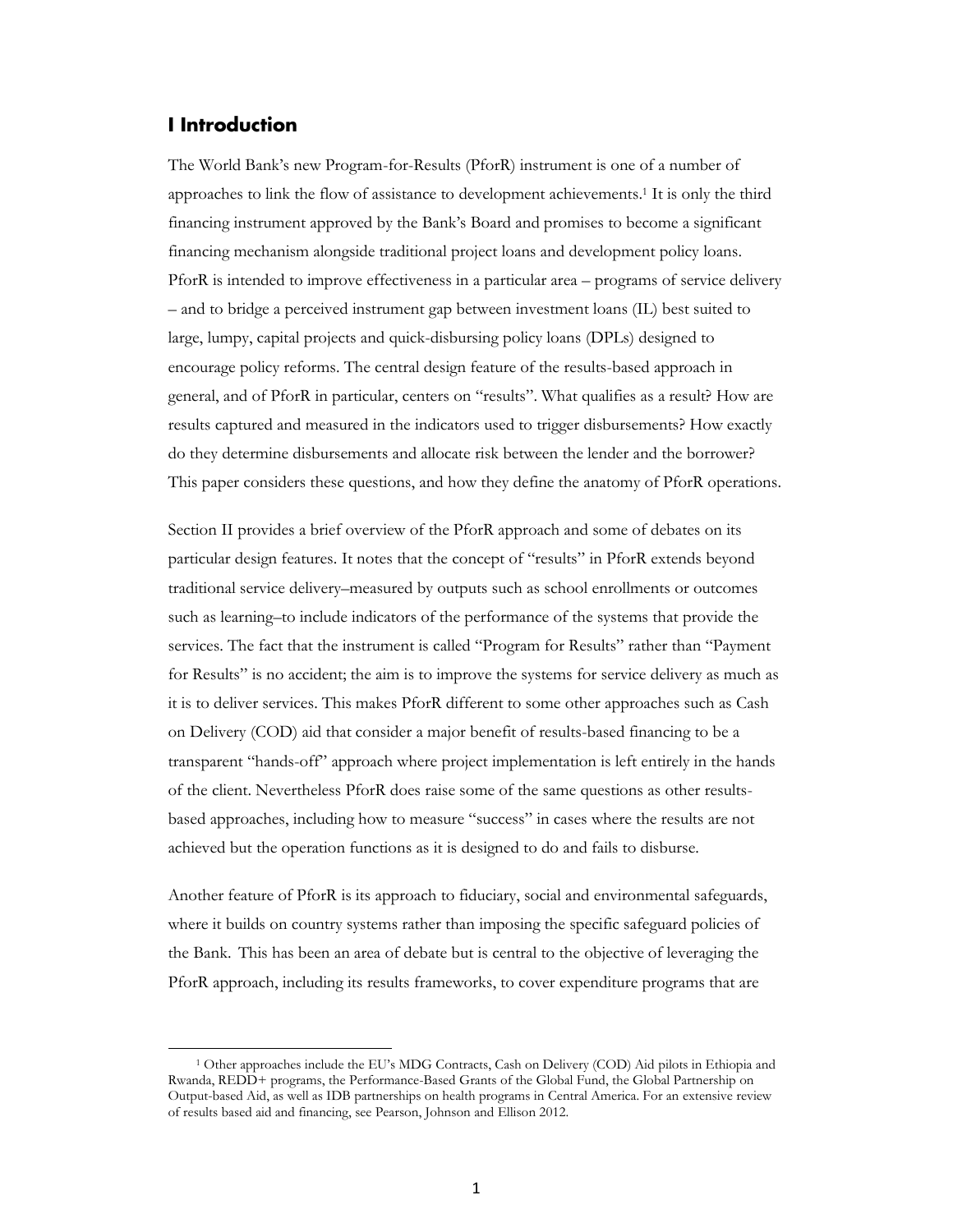only partly financed by the Bank. Some safeguard-related issues are noted for the way in which they shape the operations, but this area is not discussed in depth.

Section III develops a classification for Disbursement Linked Indicators (DLIs) and Section IV applies this to the first four PforR operations in Nepal, Uruguay, Morocco and Tanzania. As explained in more detail below, DLIs are not peculiar to results-based instruments. Every type of financing operation has some sort of DLI, whether it is submitting documentary evidence of approved expenditures for reimbursement, undertaking particular policy actions or achieving measured outcomes. We develop a classification of DLIs that helps to understand how the PforR operations are designed and how different they are (or are not) from other instruments. As seen in the first four operations a wide range of "results" have been considered as eligible for PforR and the operations differ a great deal. Some have an overlap with development policy loans, reflecting the challenge of constructing "objective" measures of system performance that are not actual outputs. They also show the difficulty of developing contractual arrangements based on results for demand-driven service delivery systems where it is difficult to specify outputs or outcomes in advance.

<span id="page-5-0"></span>Section V concludes. It is still far too early to try to assess the PforR instrument and the paper does not try to do this, but rather sets out some implications of the analysis. The program is still at a "learning" stage but appears to have made a strong start and appears to be seeing rising demand. Traditional investment loans and policy loans are still available, so that the approach will have to evolve to compete with these instruments if it is to become a widespread modality for World Bank support to programs of service delivery. In theory, just as the smarter, more adaptable mammals overcame the dinosaurs, the rationality of a resultsbased approach should enable it to prevail in such a Darwinian contest at least for the kinds of programs for which the approach is intended. In practice, it remains to be seen whether the push towards results and the willingness to take some risks to achieve them – both on the clients' side and on the part of the Bank and its shareholders–is strong enough for such a natural selection process to occur. If not – just as the extinction of the dinosaurs seems to have been necessary to enable the mammals to emerge – a conscious decision to limit the use of other instruments might be needed for such a results-based approach to become the norm. Any comments on this question would be purely speculative at this time.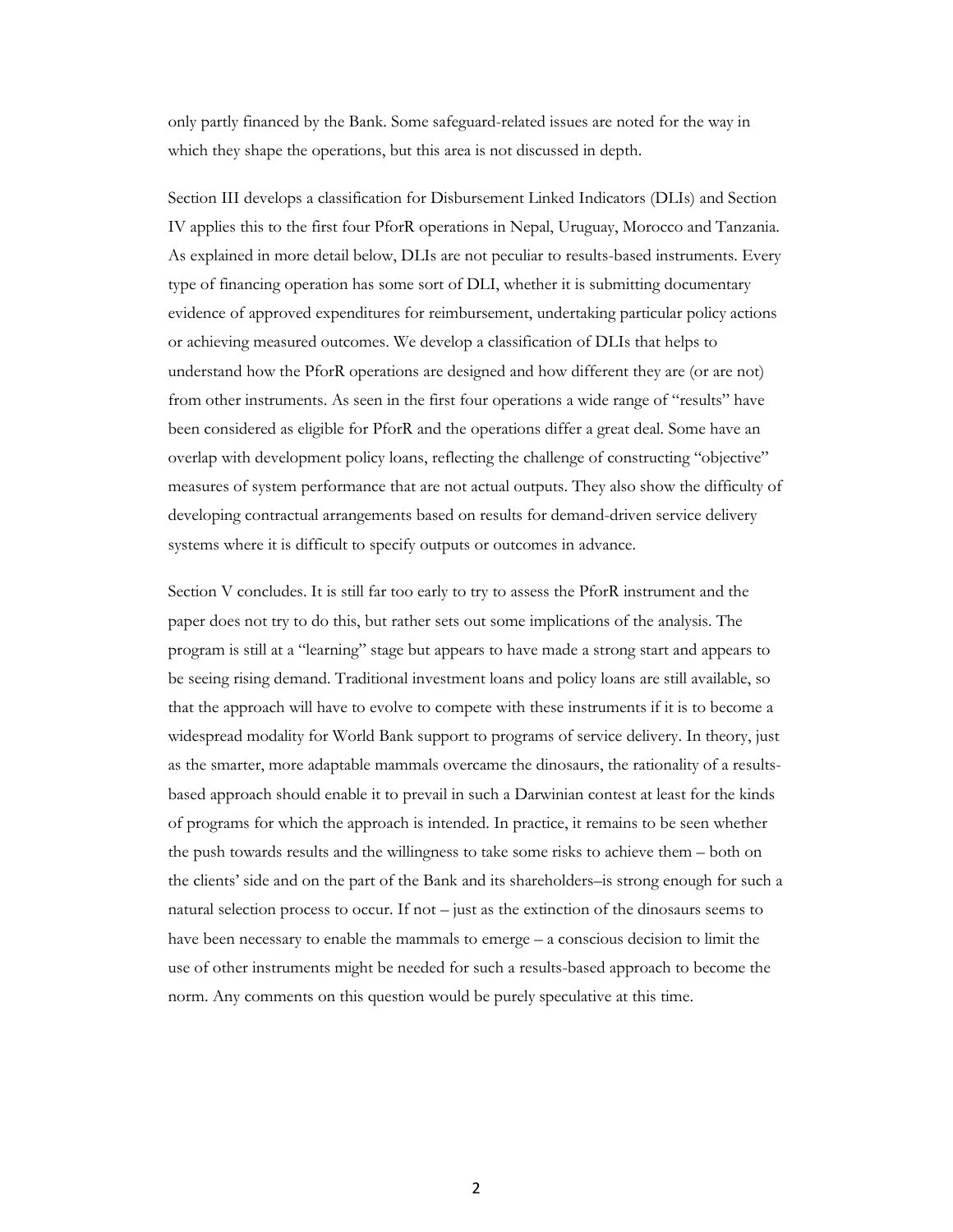### **II Some Considerations around Program-for-Results**

Until January 2012 when PforR was formally approved after a lengthy process of consultation, the Bank had only two types of financing instrument, investment loans (IL) and development policy loans (DPL). <sup>2</sup> ILs have accounted for about 80 percent of the Bank's lending and typically have a longer time horizon than DPLs. They typically disburse against records of expenditures incurred for agreed project inputs. DPLs generally disburse more quickly and support specific policy reforms, and they can be designed with one or multiple tranches. In addition to financing inputs such as construction materials or power plants and being conditioned on policy changes, both types of operations may include capacity-building components to strengthen implementation.<sup>3</sup>

PforR was designed to fill a perceived gap in the instrument space between investment and policy loans, to support programs of spending that are neither large, lumpy, investments nor centrally focused on policy change. To some extent the new approach formalized and built on the growing use of sector-wide approaches and other programmatic operations. In some cases the Bank funded only a "slice" of these programs, some of which incorporated performance-based elements. While sectors like education and health come immediately to mind, such service delivery programs can be important in many other sectors, for example, repairing roads or providing water connections. In the first two years PforR commitments are limited to 5 percent of annual IDA/IBRD commitments. As of early 2014 some 24 operations had either been approved (10) or were under preparation (14) in nineteen countries, both IDA and IBRD. They cover a wide range of sectors, infrastructure (10), education, health and social protection (8), as well as public sector management, with some operations having a mix of sector emphasis. All involve the delivery of some form of service through an identified program of activities. The Bank is to conduct a two-year review of initial experience in 2014, following which the limit on commitments will be reviewed.

PforR has been welcomed by major stakeholders, including the US4 and other donor countries, as well as by officials from many borrowing countries - whether in finance

 $\overline{\phantom{a}}$ 

<sup>2</sup> The Bank has at various times appeared to have many more types of instrument, including SWPs, LILs, SILs, APLs, etc., but all fall under either the investment loan or the policy loan umbrella. For more details see [http://siteresources.worldbank.org/PROJECTS/Resources/ALR06\\_20\\_01.pdf](http://siteresources.worldbank.org/PROJECTS/Resources/ALR06_20_01.pdf) and <http://www.rrojasdatabank.info/saprin/367720rev0pdf.pdf>

<sup>&</sup>lt;sup>3</sup> This is not to say that investment operations are devoid of policy content. For example, a power operation may require tariffs to be raised to ensure sustainability.

<sup>4</sup> http://www.treasury.gov/resource-center/international/developmentbanks/Documents/1\_30\_2012\_P4R\_US\_Position%20Statement\_Final.pdf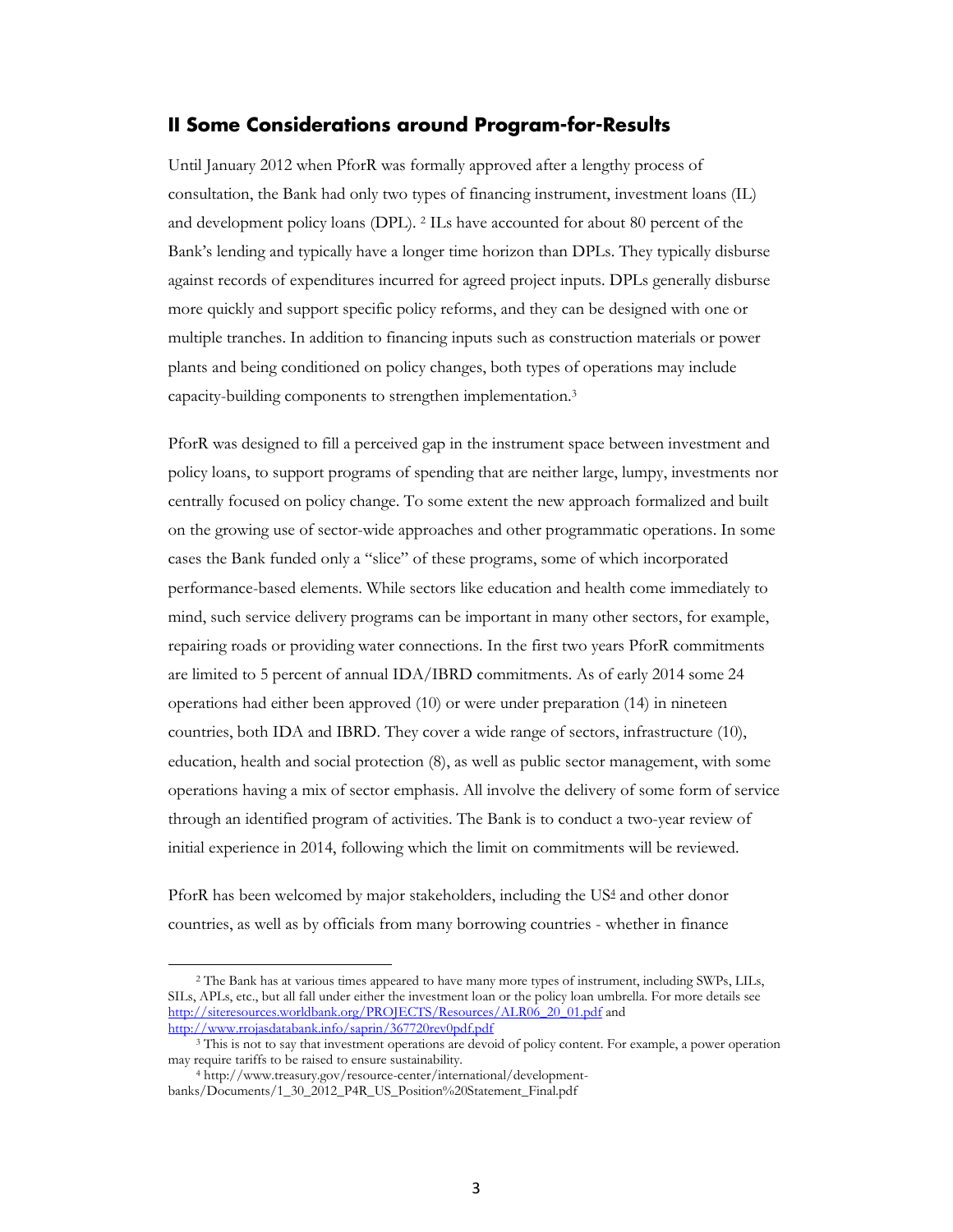ministries or sectors - who see it as supporting their own efforts to introduce results frameworks into their programs and to strengthen their effectiveness. Early indications are that the approach has indeed increased attention to the importance of results frameworks<sup>5</sup> and encouraged partnerships through the focus on shared goals. As with any new approach, the learning curve has been steep, both for officials in client countries and for the Bank staff responsible for preparing and supervising the projects.

As the approach was being developed debates fell into two main categories. The first set of concerns came from **safeguard constituencies**, individuals and organizations concerned with social or environmental protection, as well as fiduciary risk.<sup>6</sup> Bank investment loans must accord with a standard set of safeguard policies that aim to protect people and the environment and also to reduce the risk that funds are diverted to unauthorized uses. In contrast, PforR operations assess country safeguard systems and apply them to the program of focus, and where necessary seek to strengthen them, rather than segregate Bank funds into a special pool administered through Bank processes. This is because a key goal is to leverage the project to build wider institutional capacity and improve the effectiveness of the entire program–PforR operations typically cover only part of the costs of the programs they support. If the results framework for the Bank's funding pushes the borrower to operate more effectively throughout the whole of the project –not just the portion financed by the Bank–PforR has the virtue of leveraging relatively small pools of financing for large development gains and creates a distinctive partnership role for the Bank.

Is it necessary to be concerned about safeguards if disbursement is conditional on achieving well-defined results? In the area of fiduciary safeguards the results-based approach has a potential advantage. If the costs of achieving the results can be accurately estimated and built into a program and the project does not provide more funding than needed to achieve them, results-based conditionality logically substitutes for fiduciary safeguards. If the money is lost, stolen or wasted, the result cannot be achieved so that the loan cannot disburse.<sup>7</sup> The argument is even stronger if the program leverages the World Bank funds so that achieving the results provides some assurance on the use of other funds as well. This argument has not

 $\overline{a}$ 

<sup>5</sup> A results framework is a brief schematic of overall goals, inputs, outputs, outcomes, and monitoring and evaluation strategies. Bank stakeholders and borrowers may use these frameworks to understand what their major goals are, what intermediate steps are necessary, and how progress towards those outcomes will be realized and measured. For a good overview of the Bank's use of results frameworks, see http://siteresources.worldbank.org/EXTEVACAPDEV/Resources/designing\_results\_framework.pdf.

<sup>&</sup>lt;sup>6</sup> Many of the concerns are summarized in Alexander 2011, 2012; see also Crippa et al 2011.

<sup>7</sup> For a good overview of how results-based programs may be less vulnerable to corruption, see Kenny and Savedoff, "Can Results[-Based Payments Reduce Corr](http://www.cgdev.org/sites/default/files/can-results-based-payments-reduce-corruption_0.pdf)uption?" (2014).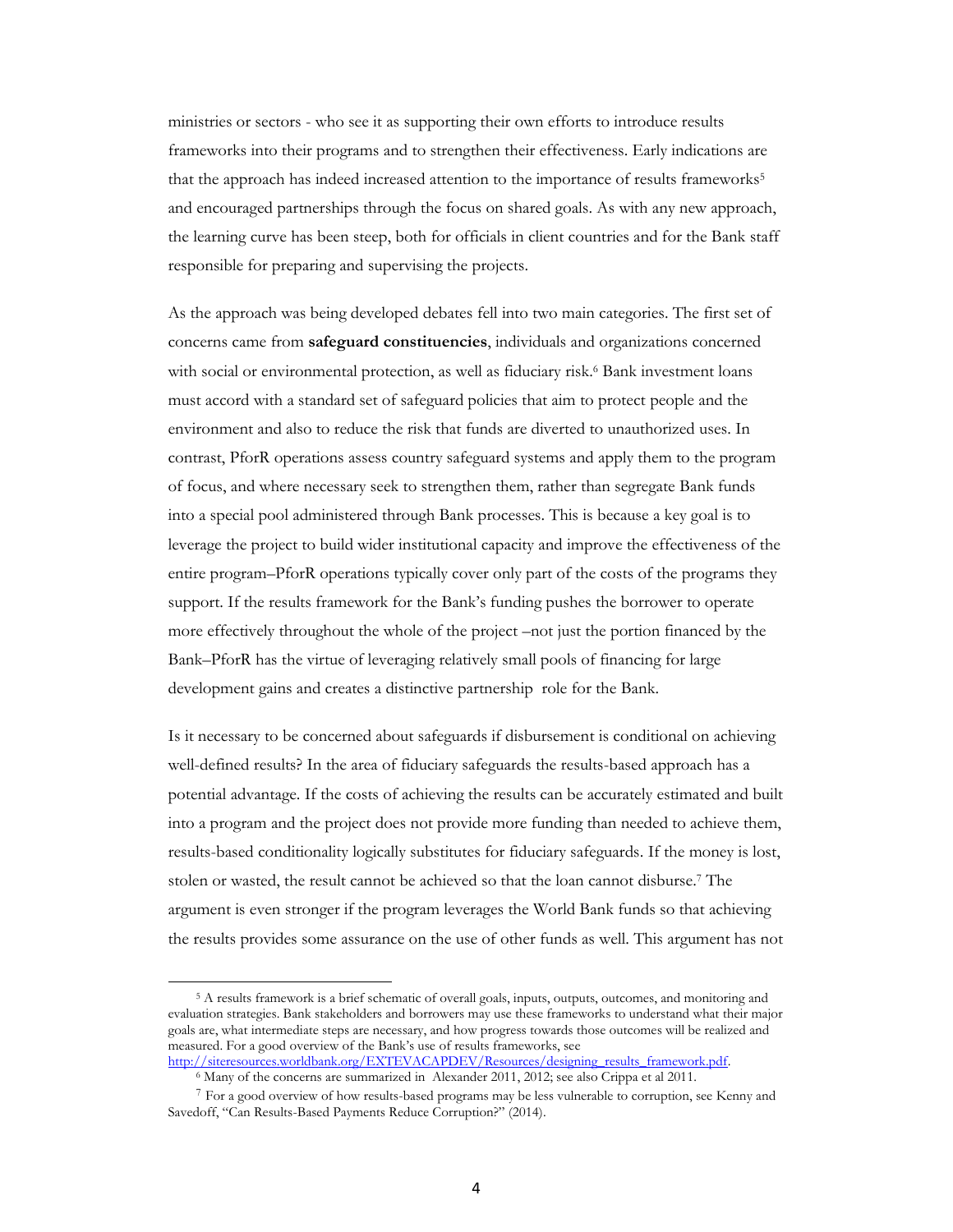been fully accepted by the Bank. Individual procurements in excess of \$50 million are excluded from PforR projects. In addition, the Bank's anti-fraud and corruption department (INT) still retains authority to investigate the operations. This can be a concern for the clients since the operations also leverage the potential involvement of INT beyond the use of the Bank's own funds and across the entire program.

Results-based disbursement does nothing in itself to alleviate possible concerns in the areas of environmental and social safeguards. For example, a project to extend or repair a road network and funded only on the basis of mileage rehabilitated could open up environmentally sensitive areas to logging, threaten rare species or displace vulnerable communities. Results-based projects will therefore be more attractive – at least to donors – if they address less sensitive sectors so that the focus can be on results rather than on risks in other areas. In response to these concerns, all Category A operations are excluded from PforR, these being ones that risk significant and irreversible negative impacts on the environment or affected peoples. Critics, including some environmental and social NGOs, were not fully convinced by this exclusion, or by the argument that it is not helpful to apply Bank processes to a possibly small part of a program and ignore the rest) and argued that the Bank's abdication from its own safeguard standards would increase risk and dilute the accountability built into the system for investment loans.

The approach to safeguards in PforR therefore has two implications. On the one hand, it strengthens the partnership approach, avoiding the segmentation of donor funds into a separate pool and enabling the results framework to extend to expenditures funded by the country or other donors. On the other hand, excluding particularly sensitive segments of a sector (or large procurements) to mitigate risk could carve out a results-based program that resembles a Swiss cheese, full of holes and excluding critical areas.

The second set of questions around PforR is raised by "**results constituencies**", organizations and individuals pressing for simpler, more effective and more credible aid instruments. A results-based approach should be simpler than the convoluted agreements and intrusive, yet frequently ineffectual, monitoring that characterizes so much aid delivered through traditional mechanisms. As outlined in the COD approach – the purest model of results-based financing (Birdsall and Savedoff 2009)–donors and recipients first decide what observable outputs or outcomes they want. They agree on a very few transparent indicators that can be monitored in a timely and unambiguous way. They define baselines, and agree on how gains should be reflected in disbursements. They ensure that there is a competent,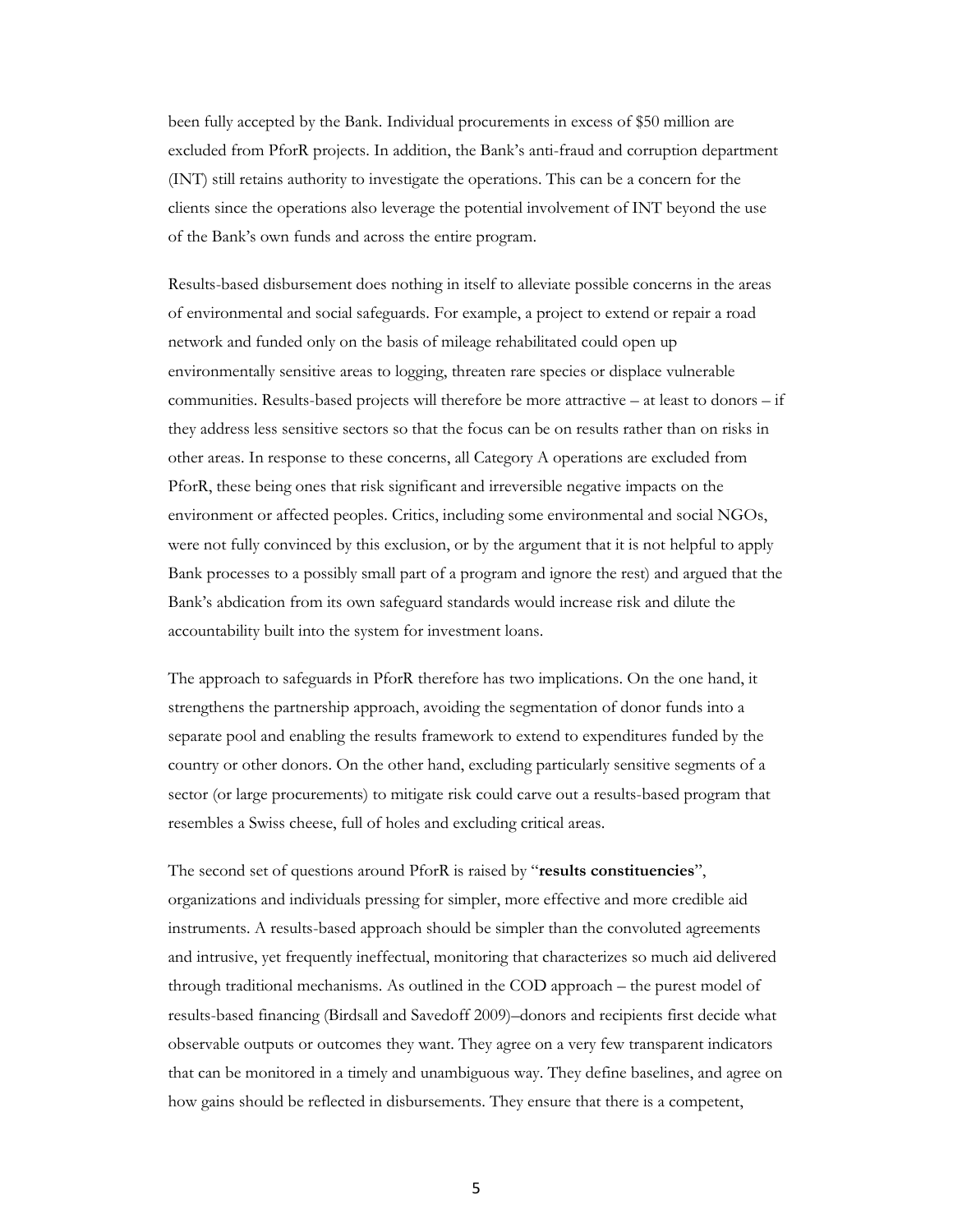timely and independent monitoring system in place. The donor disburses according to the progress the recipient has made toward the specified goals. The donor does not prescribe how to achieve the goals; this is the responsibility of the recipient who has space to experiment with different approaches. Accountability is clear. The more rapid is the progress, the faster flows the money.

In practice, life is not so simple. In addition to concern over safeguards, donors may be under pressure to increase the complexity of the operations in response to a variety of concerns and mandates. In the case of PforR, the focus on the systems as well as the services they deliver can reflect a concern that results should be sustainable after the conclusion of the project. <sup>8</sup> It could also reflect a continuing mindset that the Bank has a responsibility to engage into the nuts and bolts of implementation, especially when dealing with client countries with modest levels of capacity. Simply focusing on outputs or outcomes may seem a step backwards relative to more traditional financing instruments that seek, in one way or another, to reform policies and strengthen capacity. Donors – especially donors with a traditionally large "policy weight" like the Bank–may thus have wider horizons than the actual results (in the sense of outputs or outcomes) targeted by a project. 9,10 Recipients may also have concerns, including over how disbursement based only on the achievement of particular outcomes or outputs allocates performance risk and the cost of measurement errors. They might therefore favor some disbursements set by measures of systems performance, or efforts towards improving it.

This of course raises the question of whether it is possible to objectively measure the performance of systems in ways that do not depend on measuring actual development outputs or outcomes produced by these systems. It also raises the risk of increased

l

<sup>8</sup> "There is also a risk that the schemes (RBF in particular) become a "sticking plaster" which may reduce the perceived need for the more fundamental, and often politically sensitive, reforms which might be required to sustain progress. A distinction needs to be made between the valid long term role of RBA/RBF and the shorter term "catch up" role they might play which suggests the need for a long term vision of how schemes will contribute to system development over time." Pearson, Johnson and Ellison 2012, p3.

<sup>9</sup> World Bank (2012). Early PforR experience - Exchanging views and emerging lessons. Center for Global Development, Washington, DC. It is noteable that Institutional and financial sustainability are included as standard evaluation criteriain IEG project evaluation methodology.

<sup>&</sup>lt;sup>10</sup> To take an example, a one-off road repair might have little permanence without reforming a corrupt and inefficient contracting system. What are the donors to do when the newly improved road crumbles – fund the same repairs again and again? The system approach seeks to eliminate this aid trap although, just like the road itself there is no guarantee that any systemic improvements will endure after the end of the operation. A similar sustainability issue arises when considering repeated applications of COD aid. In principle, each successive baseline benchmark should be raised to reflect progress already made, but this leaves the donors in a difficult situation if for some reason a country slips badly in terms of development results. They cannot apply COD aid again to assist recovery. If the newly-repaired road network deteriorates, the country must be left to its own devices until it has returned to its previous peak.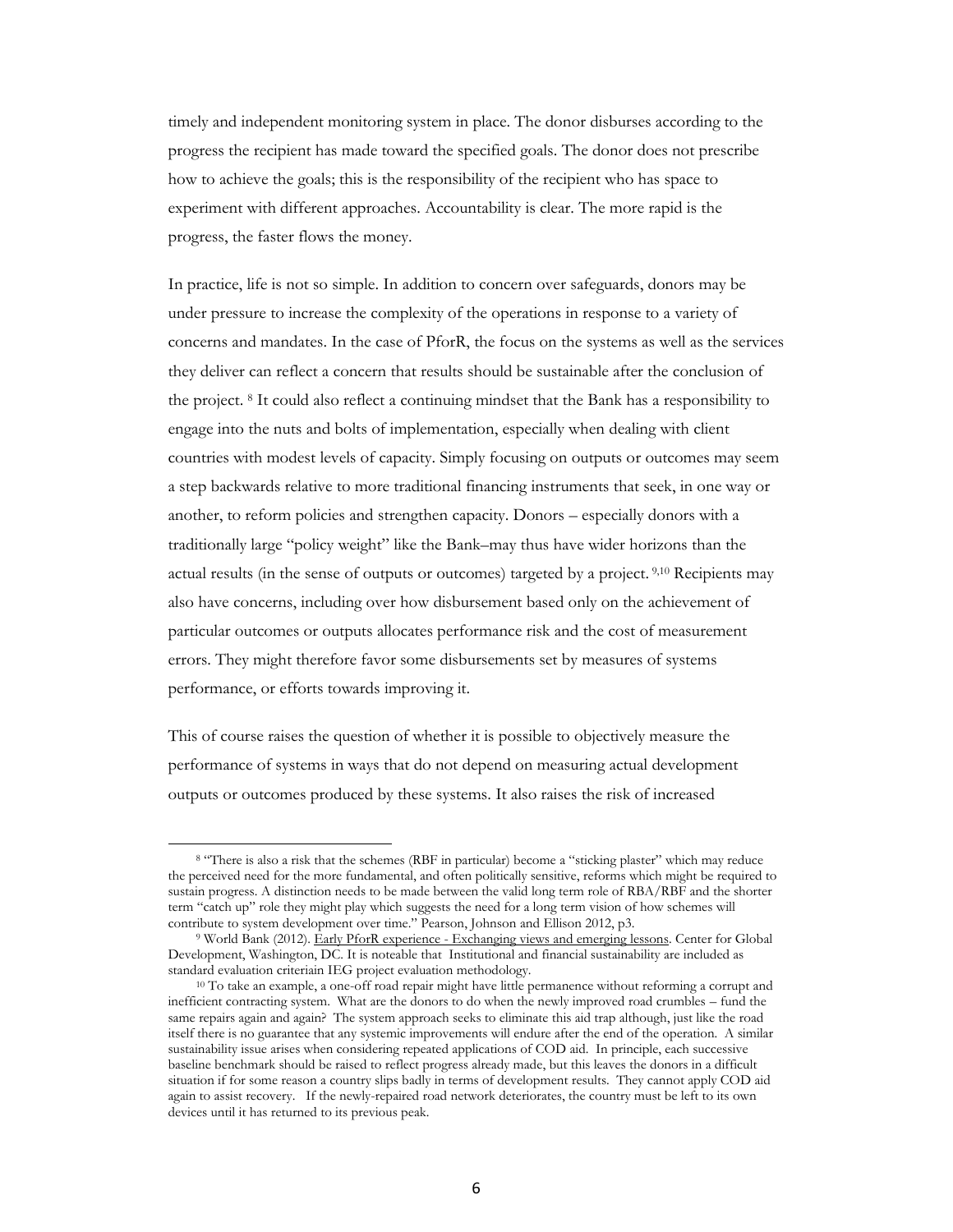complexity; the more complex is the approach the lower is its transparency and the greater is the risk of diluting the simple results-based model. Will the resulting instrument be credible in the face of pressure to disburse? If performance is "close" to triggering disbursement might the country or the Bank encourage the monitors to be lenient, especially if disbursement is conditional on reaching a particular threshold? Can monitors really be independent if hired by the country–or by the Bank?<sup>11</sup>

All development projects are implemented under conditions of uncertainty. Some performance risks are specific and predictable, but especially if performance has a measure of "judgment" the risk is harder to quantify. Those managing the country relationship might argue that, with the benefit of hindsight, the targets were set in an over-optimistic way. Under what conditions is it reasonable to revise them? This raises the possibility that if the parties are both risk averse and both have a bias towards disbursing funds rather than withholding them, the only credible projects will be those with low levels of ambition.

The link between results and disbursements could also be weakened through indirect mechanisms. PforR operations may be part of a country portfolio – as in an IDA program– where the overall level of resources is not itself based on results and it is possible to restructure the portfolio by shifting funds out of poorly performing projects without losing them. For a traditional portfolio this flexibility is helpful; it encourages pro-active management of problem projects and also facilitates response to unexpected needs. However, for a results-based operation it opens up the unsettling possibility that a country that fails to achieve the results could still get the money in the end through other projects.<sup>12</sup>

## <span id="page-10-0"></span>**III A Classification of Disbursement-Linked Indicators**

l

All financing instruments have conditions for disbursement. In practice a single operation may combine conditions of different types, but it is useful to start off with a stylized picture that distinguishes three types of operations.

Investment operations generally finance (or reimburse) the purchase of an agreed bundle of project inputs. Their DLIs can therefore be classified as Input-Based (I). Of course they may

<sup>&</sup>lt;sup>11</sup> This issue is not specific to results-based aid: similar concerns have been levied over rating agencies which are generally paid by the entities they rate ("issuer pays") rather than paid by those who invest based on the ratings ("subscriber pays"). Research conducted by the American Enterprise Institute in 2008 suggested that subscription-based ratings were more accurate: see http://www.cfr.org/financial-crises/credit-ratingcontroversy/p22328.

<sup>12</sup> One way to approach this problem is to drive IDA allocations more strongly by the results obtained through the IDA portfolio. Gelb 2013 argues for such an approach, which would also encourage the use of results-based instruments more widely in these countries.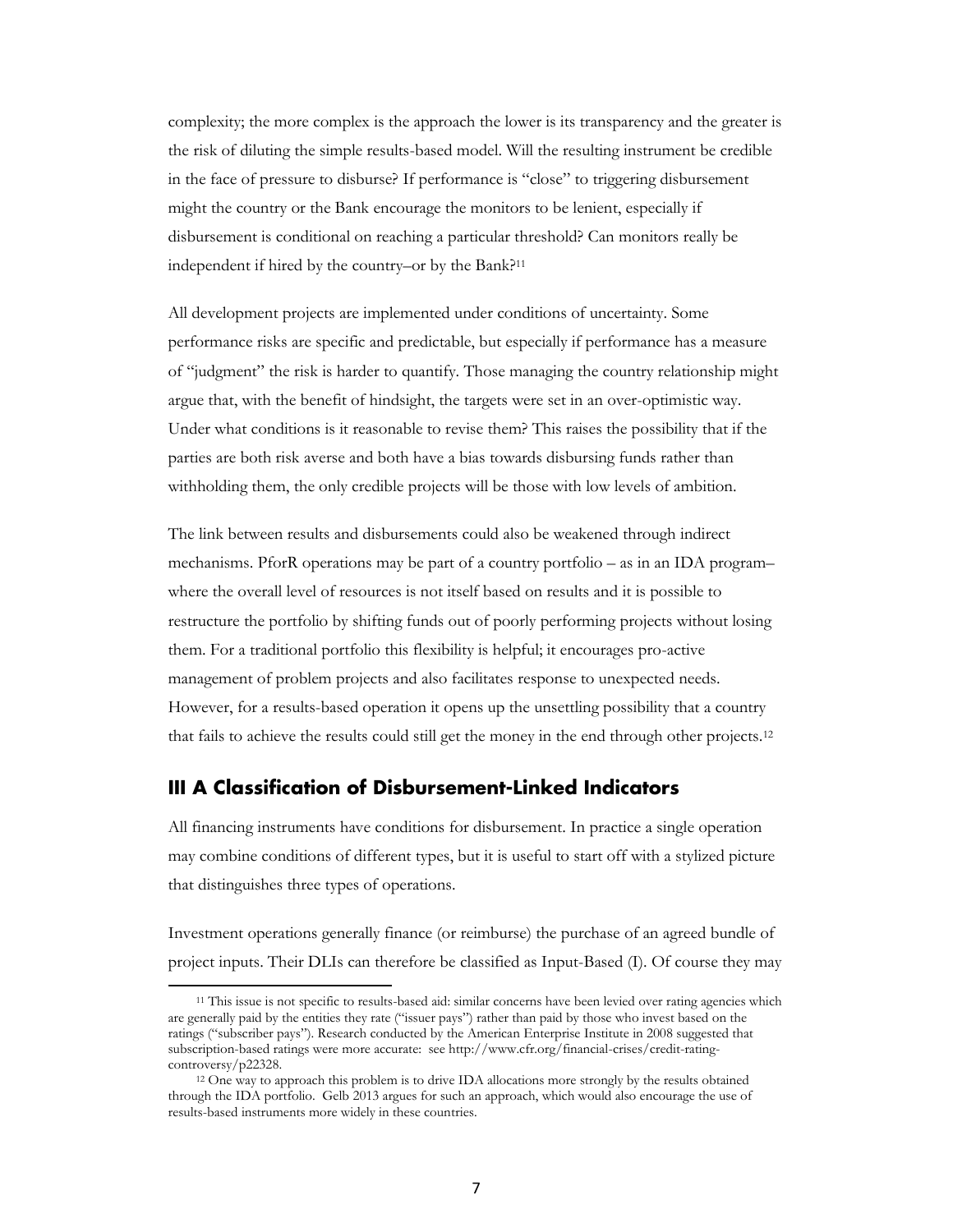also require changes in policies or regulatory frameworks as conditions of disbursement and may include elements of capacity building. It is technically possible to add on conditions of a results-based nature as a condition of disbursement as has been done in some investment operations that preceded PforR, but this creates a situation of "double jeopardy" for the client who is forced to shoulder additional performance risk on the use of funds whose use is heavily determined and closely monitored by the Bank. <sup>13</sup>

Disbursements under DPLs are conditional on specified policy actions. Some may be preconditions for a single-tranche operation and others specified in advance within a multitranche framework. All should be under the control of the government. These actions are, in principle, straightforward to monitor. Their baselines are sometimes explicit (reduce the average tariff from 40% to 20%) and sometimes implicit (introduce a new policy where none existed before). They are denoted as Action DLIs (A).

Disbursements under PforR are conditional on "results". These are usually measured at regular intervals within a project horizon of several years. They can be outputs, for example, the number of bridges repaired or roads rehabilitated. They can also be outcomes further down the results chain, for example the reduction in measured transit time between two points on the road network. While the conceptual distinction is clear, it is not always easy to classify a particular result as an output or outcome because this depends on the length of the causal chain downstream from the operation. <sup>14</sup> DLIs considered to be Outputs are denoted as O and those that are considered to be outcomes as OO. <sup>15</sup>

Indicators for the performance of delivery systems raise similar issues to measuring the quality of governance. As debated in an extensive literature (for example, Kaufmann and Kraay 2007), governance indicators can be of many different types: *de jure* or *de facto*, "objective" or "subjective", "actionable" or otherwise. In practice, "objective" indicators

 $\overline{a}$ 

<sup>13</sup> Elements of a results-based approach can be found in some investment operations. For example, in the Minas Gerais Partnership for Development program, IBRD funds are disbursed against indicators in six sectors related to improved public sector management. The government finances the bulk of the program with IBRD funding about 18 percent.

<sup>14</sup> For example, consider the following results chain for an education project: classrooms constructed, teachers hired, textbooks provided, pupils enrolled in school, pupils attending classes, completing primary schooling, achieving learning results as measured by test scores, achieving gainful employment, increases in household income, multi-dimensional advance out of poverty, happiness. While the first is surely an output and the last surely an outcome, the intermediate results could be considered as either. In addition, a given input, output, or outcome within a project may not be the same category in a different context. The output of a construction or manufacturing project could be the input to an education or health program.

<sup>15</sup> Outcomes are generally preferred as better representing development goals, but outputs can have advantages as a contractual basis for loan disbursement. Many can be monitored through technical assessments or surveys to provide a rigorous indicator. It may also be easier to cost outputs than outcomes, to help provide an empirical scale to link disbursements to achievements if that is desired.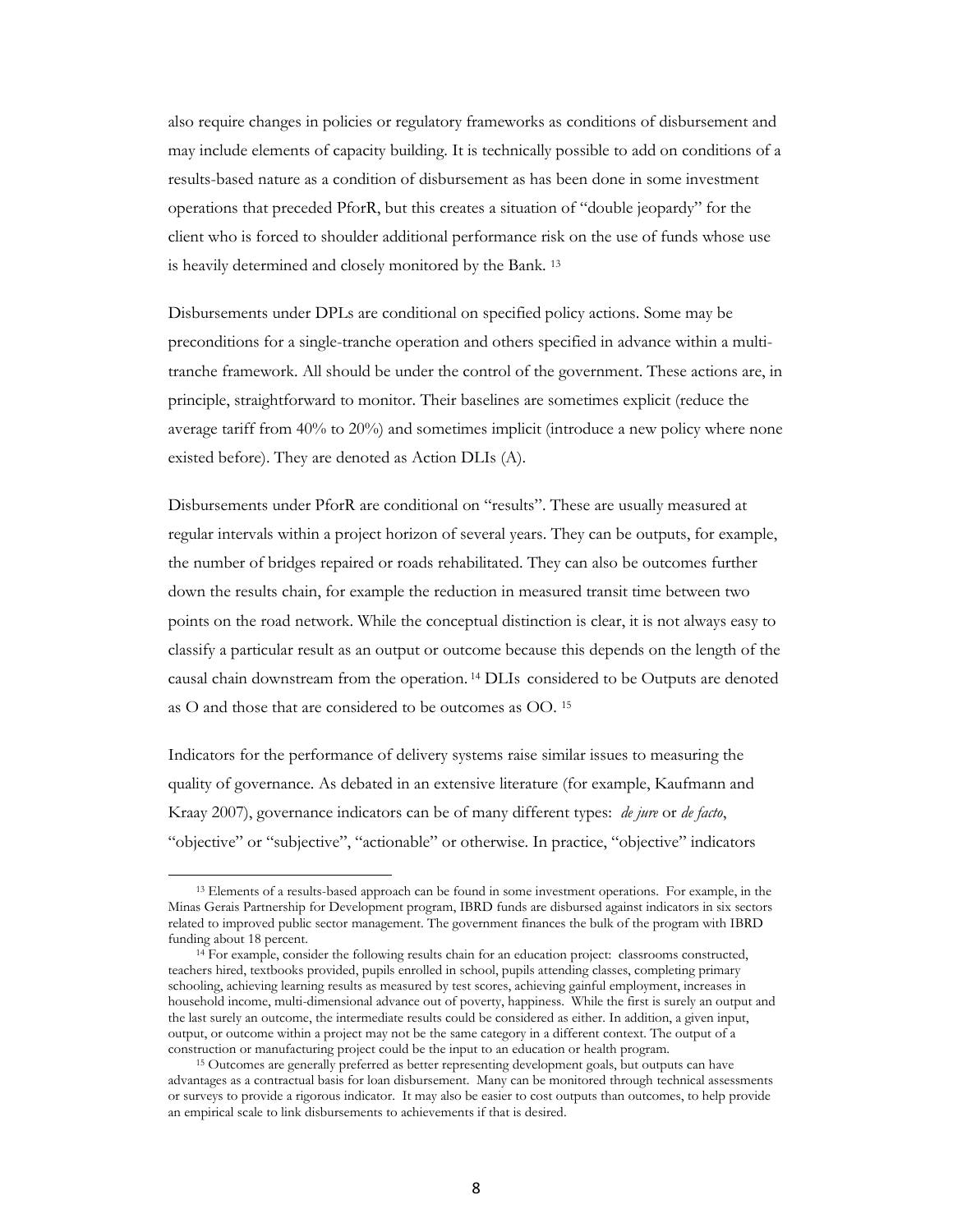often focus on *de jure* policy actions or system inputs – for example, whether a particular report was presented to the Auditor General – rather than *de facto* measures of actual government performance or system outputs. The latter are often based on expert surveys, which raises the question of whether they measure actual performance or perceptions of performance that could be influenced by other things, such as the release of new information.<sup>16</sup> It is possible to construct more "objective" indicators for *de facto* performance and easier when a system produces a clearly defined service. Savedoff (2011) offers a number of performance indicators for health systems; for customs administration Rabelland (2013) suggests a combination of higher revenue and faster clearance, both of which can be measured objectively.

System DLIs can be classified based on this literature. They may be individual policy actions (A) as above. They could also be groups of actions, bundled together in complex plans of institutional reform. These "System Actions" could of course be broken apart into their individual components, but sometimes at the cost of introducing an extremely long list, so that it is convenient to bundle them together. They are denoted SA and because of the bundling will be less transparent than simple individual actions. System Output indicators that measure its performance are denoted SO. Table 1 lays out these six types of DLIs with an example for each.

Even if the differences between these DLIs is conceptually clear there can be some degree of ambiguity in determining whether a particular criterion should be seen as an action or an intermediate output, particularly in capacity-building programs where successive actions (SA) can also reflect improvements in system capacity that results from previous actions. The classification below does not break out composite system DLIs in this way but the ambiguity needs to be kept in mind.

 $\overline{a}$ 

<sup>16</sup> For example, the breaking of sensational news on a case of grand corruption may increase awareness of corruption that has been endemic all the time.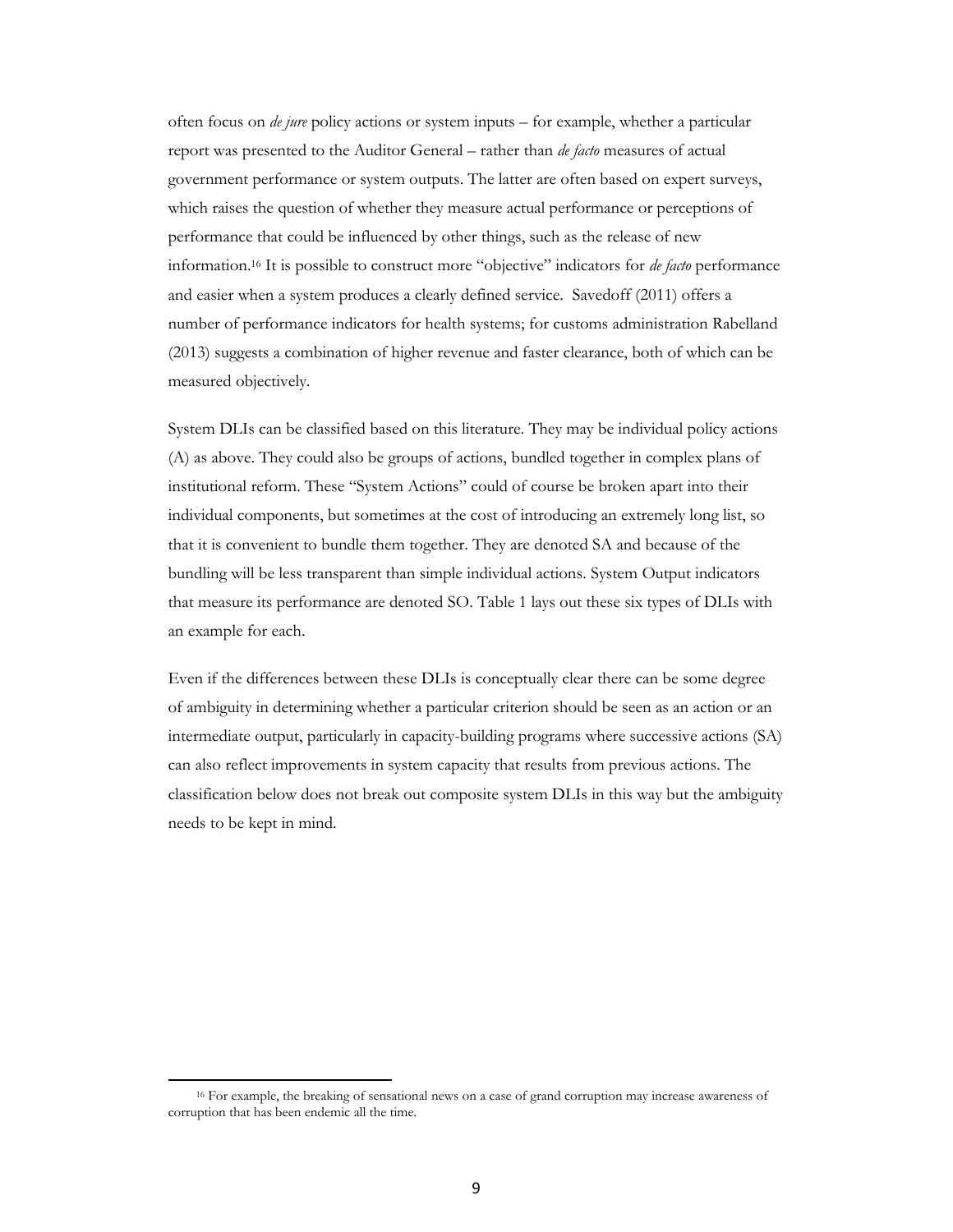#### **Table 1: DLI Classification**

| DLI Type      | Abbreviation | Example                        |
|---------------|--------------|--------------------------------|
| Input         |              | Presentation of invoice for    |
|               |              | approved purchase of           |
|               |              | construction materials         |
| Output        | O            | Number of new bridges built    |
|               |              | according to agreed plan       |
| Outcome       | OO           | Percent of secondary-school    |
|               |              | girls reaching agreed standard |
|               |              | of achievement on              |
|               |              | standardized test              |
| Action        | А            | Preparation of                 |
|               |              | Environmental and Social       |
|               |              | Guide                          |
| System Action | SА           | Implementation of an agreed    |
|               |              | program to strengthen the      |
|               |              | Bridge Management System       |
| System Output | SO           | Increased percentage of        |
|               |              | bridge works completed on      |
|               |              | pre-agreed schedule            |

The balance between DLIs shapes the anatomy of a PforR operation, in particular its relative emphasis on outputs or outcomes, policy changes and institutional development. A heavy emphasis on O or OO indicators would position the project more closely as an alternative to an investment loan. Having mostly A type DLIs (or SA if these are indeed mainly actions) makes the operation more comparable to a DPL policy loan. A heavy emphasis on systems as shown by SA and SO suggests a comparison with more traditional capacity-building operations, but hopefully with a stronger emphasis on measuring and rewarding the results of capacity-building efforts rather than just the efforts made to strengthen capacity.

# <span id="page-13-0"></span>**IV The First Four Projects**

Full information was publicly available for the first four projects at the time of writing. Table 2 presents summary information on the projects and more detailed information can be found in Annex 1. Their commitments total \$681 million but cover only part of the costs of the defined programs which in three cases are supported by other donors and the country's own funds.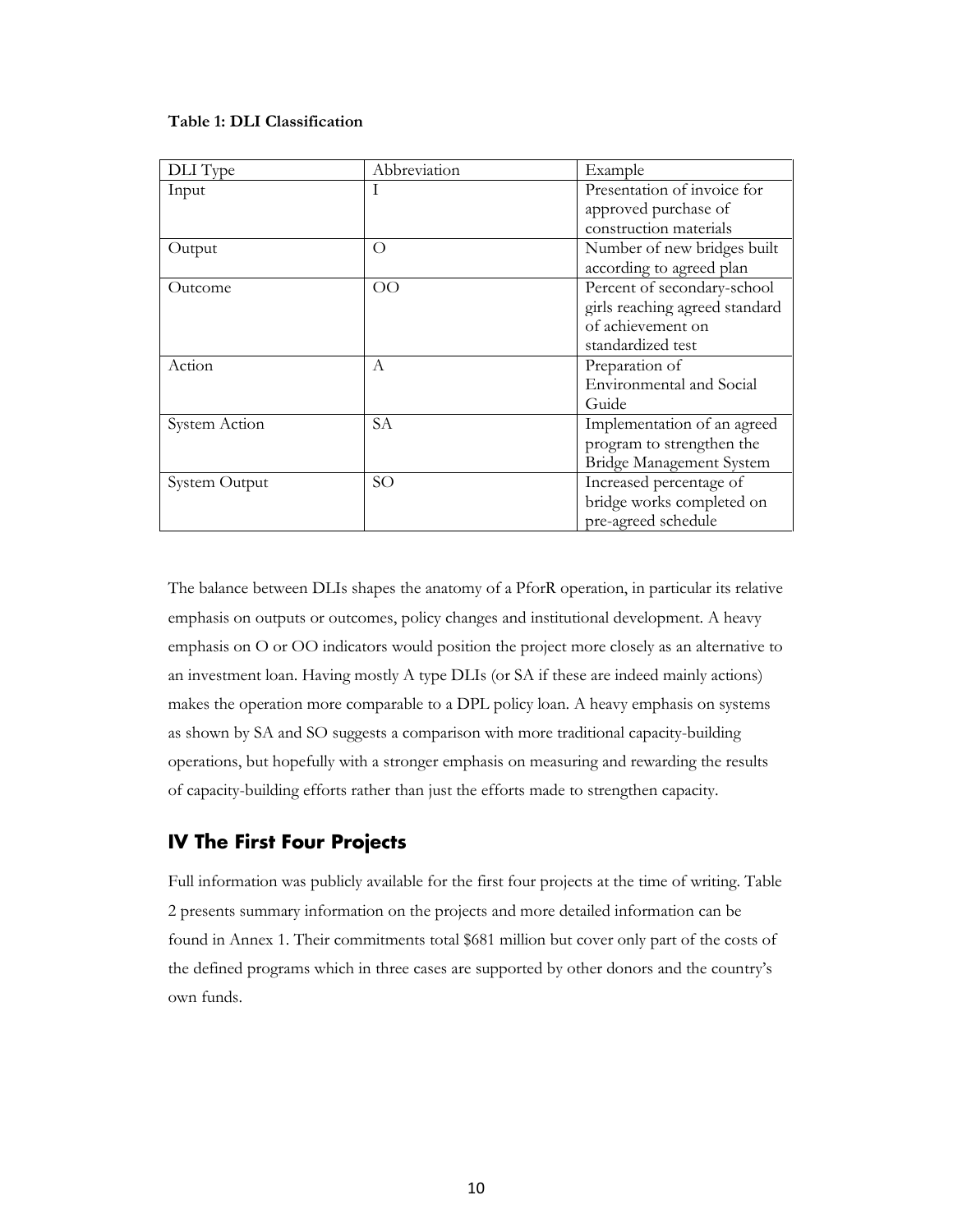| Project Name                                                                                 | Country          | Project Objective                                                                                                                                       | Loan (Program)<br><i><b>\$million</b></i> |
|----------------------------------------------------------------------------------------------|------------------|---------------------------------------------------------------------------------------------------------------------------------------------------------|-------------------------------------------|
| <b>Bridges</b><br>Improvement and<br>Maintenance<br>Program (P125495)<br>Road Rehabilitation | Nepal<br>Uruguay | Maintenance and construction of<br>bridges in Nepal's Strategic Road<br><b>Network</b><br>To ensure that at least 35 percent                            | 60<br>(148)<br>66                         |
| and Maintenance<br>Program (P125803)                                                         |                  | of the National Road Network is<br>in good or very good condition<br>and to improve road sector<br>management                                           | (510)                                     |
| National Initiative for<br>Human Development<br>(INDH) Phase II<br>(P116201)                 | Morocco          | To improve participatory local<br>governance mechanisms, social<br>services, basic infrastructure, and<br>economic opportunities for<br>targeted groups | 300<br>(2,100)                            |
| Urban Local<br>Government<br>Strengthening<br>Program (P118152)                              | Tanzania         | To improve institutional<br>performance for urban service<br>delivery in local government<br>authorities                                                | 255<br>(255)                              |

#### **Table 2: Summary of the First Four Operations**

The Nepal Bridges Improvement and Maintenance operation supports the Bridge Program for Nepal's strategic road network that covers the main arteries for trade and economic activities. The Bridge Program spans 2013 to 2017 and will cost \$147.6 million; of this, IDA will finance \$60 million. The Uruguay Road Rehabilitation and Maintenance project aims to ensure that at least 35 percent of the national road network is in good or very good condition and also to improve road sector management. The program's total size is \$510 million; of this the Bank contributes \$66 million. The Morocco Human Development operation focuses on increasing access to and improving the quality of local governance mechanisms, basic infrastructure, social services, and economic opportunities. It supports Phase II of a large national program (INDH) with a total cost of \$2.1 billion. The Bank will contribute up to USD 300 million. The Tanzania Urban Local Government Strengthening operation aims to improve institutional performance for investments and service delivery in specific urban local government authorities through a new Urban Performance Grant system. This new system is at present fully funded by the Bank to the amount of \$255 million.

All of the projects support Category C operations, those seen as posing the lowest social and environmental risks. In the case of Nepal, this is achieved by ring-fencing the program to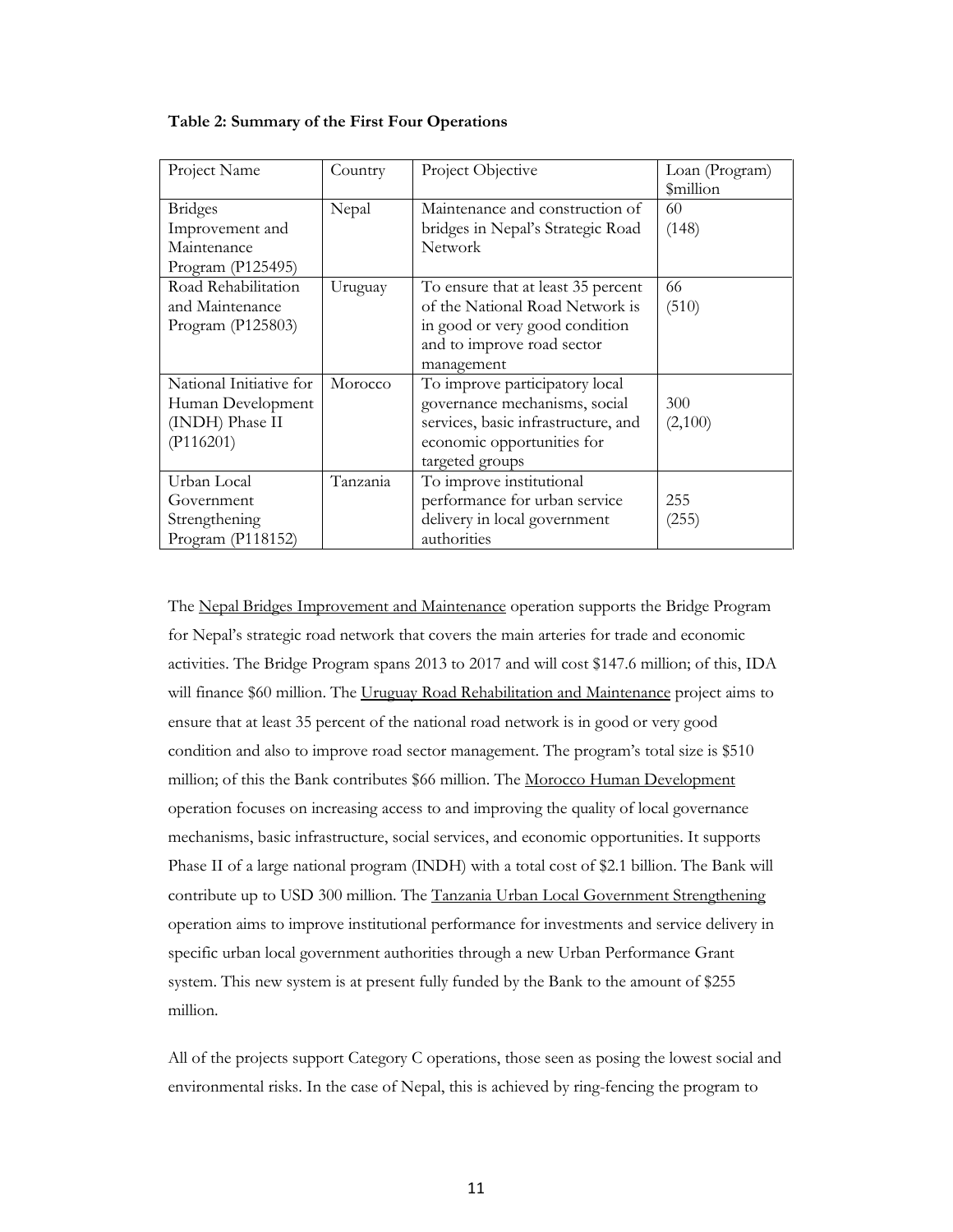exclude bridges in sensitive areas of national parks. While this reduces the risks of the operation, it also illustrates the downside of the exclusions: their repair could be supported by other donors and projects, without whatever level of oversight and assurance that might be provided by inclusion in the PforR project.<sup>17</sup>

Table 3 sets out the DLIs for the operations, distinguishing them by type (I, O, OO, A, SA or SO). The indicators are also classified by whether disbursement is scaled in proportion to performance (S) or is conditional on achieving a threshold level for the DLI (T), and by whether a baseline for the DLI is set out in the project document. In some cases baselines may be implicit (Im) as in the case of a simple DLI of type A. The disbursements associated with the DLIs are cumulative, over the life of the project. Table 4 summarizes projected disbursements by type of DLI.

| Table 3: DLIs for the First Four Operations |  |
|---------------------------------------------|--|
|                                             |  |

 $\overline{a}$ 

| Country | <b>DLI</b> Description                                                                                                                                                                              | Type<br>(I, O, OOA,<br>SO, SA) | Scale or<br>Threshold<br>(S,T) | Baseline<br>(Y, N, Im) | Value,<br>\$ million |
|---------|-----------------------------------------------------------------------------------------------------------------------------------------------------------------------------------------------------|--------------------------------|--------------------------------|------------------------|----------------------|
| Nepal   | Completion of major maintenance of bridges on<br>Strategic Road Network (SRN) (cumulative meters)                                                                                                   | $\Omega$                       | S                              | Y                      | 30                   |
|         | Completion of minor maintenance of bridges on SRN<br>(number of bridges)                                                                                                                            | $\Omega$                       | S                              | Y                      | $\overline{3}$       |
|         | New bridges built or improved on SRN (cumulative<br>meters)                                                                                                                                         | $\Omega$                       | S.                             | Y                      | 18                   |
|         | Strengthened performance management in bridge<br>sector (percentage of works completed on planned<br>schedule)                                                                                      | SO <sub>1</sub>                | S                              | Y                      | 3                    |
|         | Improved Bridge Asset Management (Bridge<br>Management System operational, undertake surveys)                                                                                                       | <b>SA</b>                      | S                              | Im                     | 3                    |
|         | Increased effectiveness of the institutions responsible<br>for bridge sector management                                                                                                             | <b>SA</b>                      | T                              | Im                     | $\overline{3}$       |
| Uruguay | Cumulative km rehabilitated on the National Road<br>Network, at a minimum rating of 85                                                                                                              | $\Omega$                       | $\overline{S}$                 | $\overline{Y}$         | 26                   |
|         | Number of km of the National Road Network<br>maintained through performance-based contracts                                                                                                         | $\mathbf{A}$                   | S                              | $\overline{Y}$         | $\overline{30}$      |
|         | Approval of the multimodal plan for Montevideo<br>seaport access                                                                                                                                    | $\mathsf{A}$                   | T                              | Im                     | 2.5                  |
|         | Approval of the catalogue for technical solutions of<br>pavement rehabilitation                                                                                                                     | $\mathbf{A}$                   | T                              | Im                     | 2.5                  |
|         | DNV Environmental Manual has been updated and at<br>least 75 percent of technical staff have been trained up<br>to a standard acceptable to the Bank                                                | $\mathbf{A}$                   | T                              | Im                     | 2.5                  |
|         | The guidelines for expropriation and social<br>management processes have been approved and an<br>international workshop on best practices for road<br>works social management has been carried out. | $\mathbf{A}$                   | T                              | Im                     | 2.5                  |

<sup>&</sup>lt;sup>17</sup> Another way to address exclusions could be hybrid projects with some components PforR and others associated investment operations.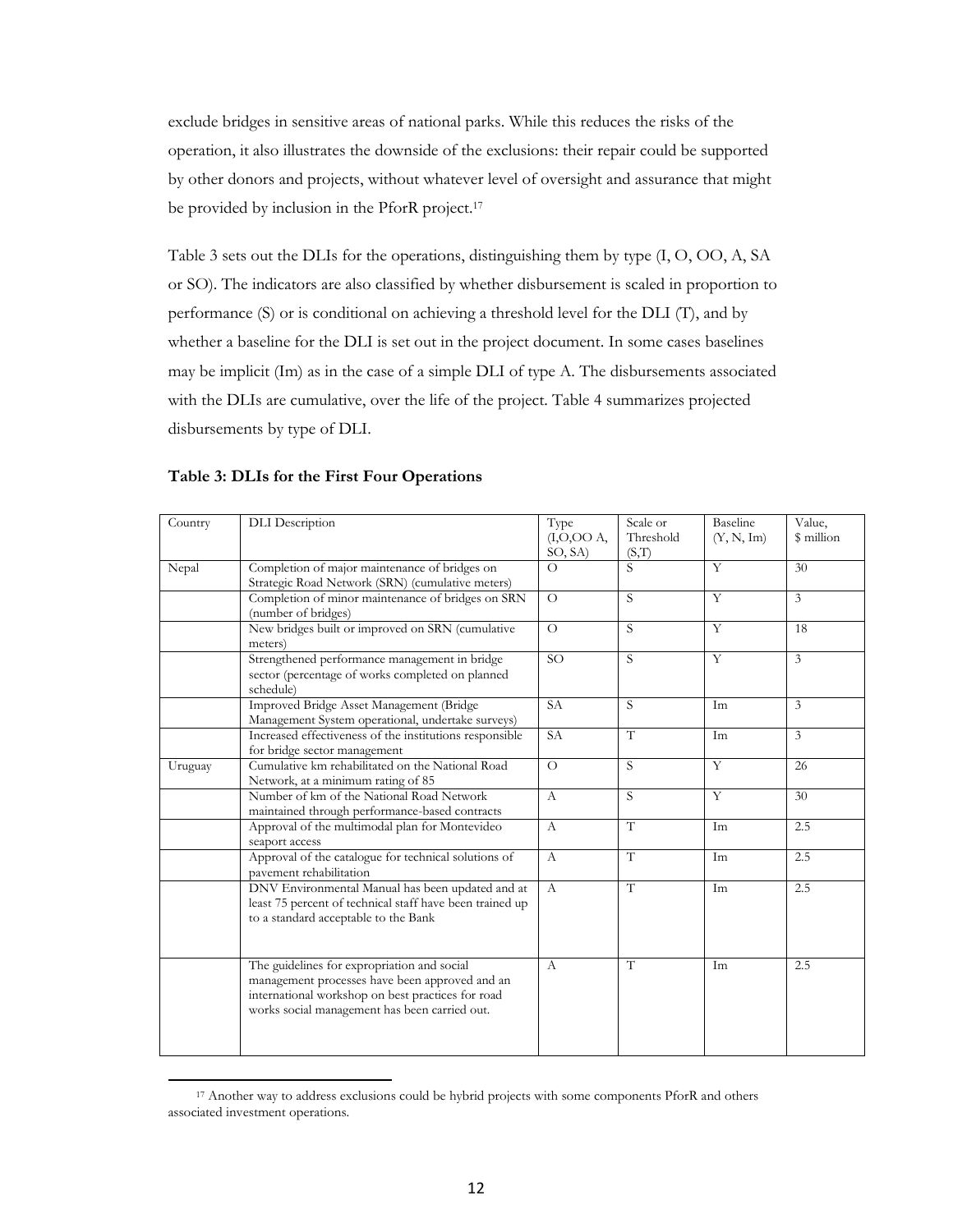| Morocco  | Percent of girls who reside in educational dormitories<br>graduating to the next grade                                                                                                     | $\rm{OO}$       | S                        | Υ           | 40                        |
|----------|--------------------------------------------------------------------------------------------------------------------------------------------------------------------------------------------|-----------------|--------------------------|-------------|---------------------------|
|          | Percent of population provided with access to<br>improved water supply in targeted rural communes by<br>the Program                                                                        | $\circ$         | S                        | Y           | 40                        |
|          | Percent of income-generating activities implemented<br>by cooperatives, associations or companies which are<br>viable two years after having benefited from financing<br>under the Program | $\overline{O}O$ | S                        | Y           | 40                        |
|          | Percent of infrastructure projects financed under the<br>Program judged by the auditors as conforming to<br>technical specifications, after final commissioning                            | $\Omega$        | S                        | Y           | 20                        |
|          | Percent of women and youth in certain local<br>governance bodies                                                                                                                           | А               | S                        | Ι           | 30                        |
|          | Percent of projects under the rural and urban<br>subprograms of the Program contracted by the local<br>government, associations, or cooperatives.                                          | А               | S                        | Y           | 35                        |
|          | Percent of provinces and prefectorates in the Program<br>Area which have put in place a plan of action to<br>address audit recommendations                                                 | А               | S                        | Y           | 35                        |
|          | Percent of priority audit recommendations included in<br>the action plan which are implemented                                                                                             | A               | S                        | Im          | 20                        |
|          | i) Preparation of environmental and social guide<br>related to the Program and ii) percent of key actors<br>trained in the use of such a guide                                             | $\mathbf{A}$    | $i)$ T<br>$\dddot{a}) S$ | Im          | $i)$ 20<br>$\ddot{a}) 20$ |
| Tanzania | Urban Local Government Authorities (ULGAs) have<br>strengthened institutional performance and achieve<br>Program minimum conditions in the annual<br>assessment                            | SA<br>note 1    | S                        | N           | 45                        |
|          | ULGAs have strengthened institutional performance<br>as scored in the annual performance assessment                                                                                        | SA<br>note 1    | S                        | N           | 106                       |
|          | Local infrastructure targets as set out in the annual<br>action plans are met by ULGAs utilizing the Program<br>funds                                                                      | $\Omega$        | S.                       | N<br>note 2 | 50                        |
|          | Number of ULGAs with all core staff in place                                                                                                                                               | A               | S                        | N           | 14                        |
|          | Completion of annual capacity-building activities for<br>Program ULGAs                                                                                                                     | А               | S                        | Im          | 30                        |
|          | The Prime Minister's Office has adopted an enhanced<br>Local Government Development Grant assessment<br>system.                                                                            | A               | T                        | Im          | 10                        |

**Note 1** DLIs 1 and 2 are scored by a composite index comprising 49 actions.

**Note 2** Scoring for this indicator is against the annual action plan, not an absolute outcome, hence no baseline.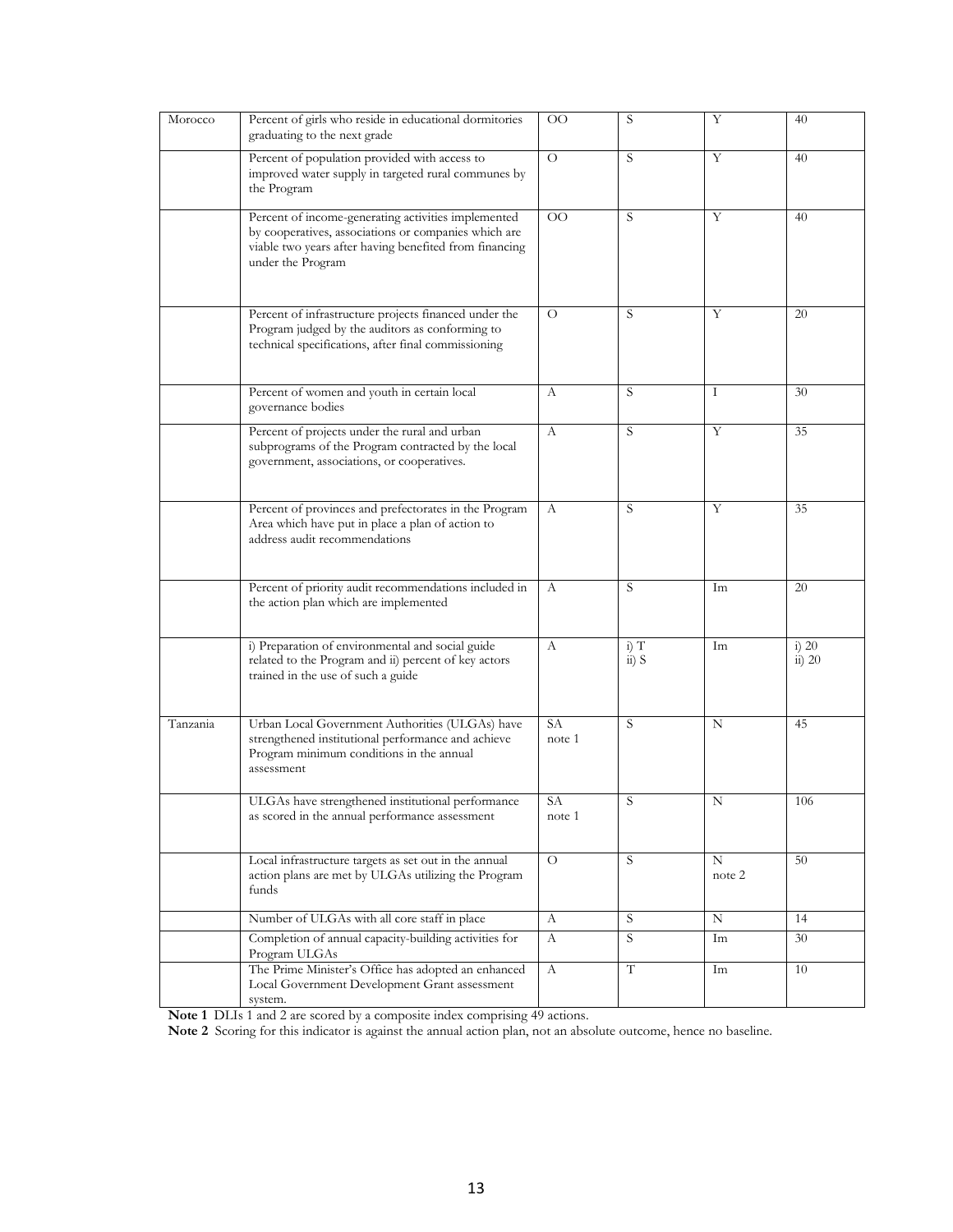|          | Output/Outcome | Actions   | System    | System  | Total |
|----------|----------------|-----------|-----------|---------|-------|
|          |                |           | Actions   | Outputs |       |
| Nepal    | 51 $(85)$      | 0(0)      | 6(10)     | 3(5)    | 60    |
| Uruguay  | 26 (39)        | 40(61)    | 0(0)      | 0(0)    | 66    |
| Morocco  | 140 $(47)$     | 160(53)   | 0(0)      | 0(0)    | 300   |
| Tanzania | 50(20)         | 54(21)    | 151 (59)  | 0(0)    | 255   |
| Total    | 267 (39.2)     | 254(37.3) | 157(23.1) | 3(0.4)  | 681   |

**Table 4: Disbursement by Type of DLI\$ Millions (% of Loan)**

**The DLIs**. Overall, about 40 percent of total disbursements for the four operations are conditional on outputs or outcomes, mainly the former. Slightly more than one third is conditional on specific stand-alone actions. In most cases these are clear and they also have clear, sometimes implicit, baselines. About one quarter of disbursements depend on systems indicators. These are almost all system actions or individual actions, with only one systems indicator of a clear output (SO) type – the percentage of Nepalese bridge works completed on schedule as planned. Since it is not apparent that the schedules have been specified in advance, it is not clear that this constitutes an entirely robust basis for a contract. Most systems DLIs are of type SA and involve a large number of actions as well as intermediate steps. In Tanzania, the score-card measuring system performance is composed of 49 criteria each representing about 2% of the total maximum score of 100.<sup>18</sup>

The operations are very different in their emphasis on outputs or outcomes versus systems. From Table 4, disbursements for Nepal are mainly against outputs, with modest systems and actions components all in areas closely related to the delivery of the outputs. Uruguay and Morocco have lower shares of disbursements linked to outputs and disburse the remainder based on action DLIs. These operations blend a version of the simple results-based (O or OO) model with policy loan content. The Tanzania operation is the outlier. System improvements are the focus, measured as SA. These do include some criteria that could be considered as intermediate system performance measures<sup>19</sup>, but the heavy weight on actions raises the question of the weight of actual results in disbursements. Twenty percent of disbursements are indeed against outputs, measured by the completion rate for demand-

l

<sup>18</sup> Previous governance projects in Tanzania have also featured extremely complex evaluation frameworks that were rated by the Bank's Independent Evaluation Group to have been of limited operational value World Bank Independent Evaluation Group. 2013. *[Project Performance Assessment](https://ieg.worldbankgroup.org/Data/reports/PPAR-78779-P060833-Tanzania_Public_Service_Reform.pdf) Report: Tanzania – Public Service Reform [Project](https://ieg.worldbankgroup.org/Data/reports/PPAR-78779-P060833-Tanzania_Public_Service_Reform.pdf)*. Washington, D.C.

<sup>&</sup>lt;sup>19</sup> For example, consider the sequence: computerized property register in place; increase in the number of properties in the register; increase in taxable properties valued; increase in property tax collected. While the first is reasonably an action and the last reasonably a system output, the others are both actions and intermediate results from the program.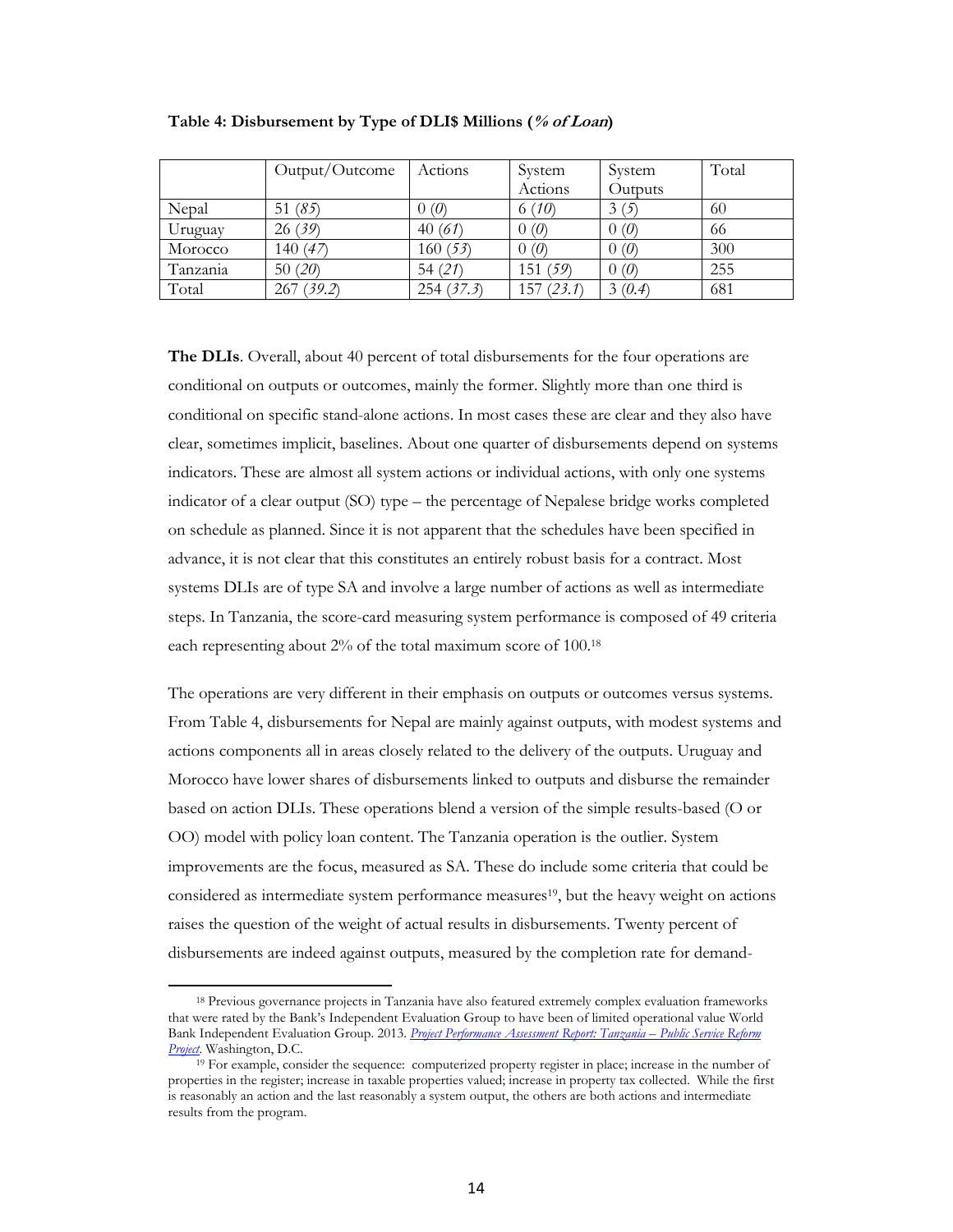driven decentralized infrastructure plans at the local government level, but as these plans will evolve over time it is not possible to specify a baseline and an ex-ante contractual performance requirement in advance. This points to the difficulty of designing results-based operations for flexible and decentralized programs of service delivery that are expected to evolve over time.

**Disbursements and Performance Risk.** Performance risk is somewhat moderated by having disbursement depend on a number of DLIs rather than a single indicator. In addition, most disbursements are scaled in line with achievement, providing relatively stable incentives compared with threshold-type on-off programs that might or might not disburse even if there is some progress. A few DLIs are threshold-based; this provides a high-powered incentive at the margin but also runs the risk of discouraging effort when attaining 100% of the target seems doubtful. It may also increase pressure to modify the DLI in response to concerns about disbursement. In the case of Tanzania, achieving the minimum access conditions on DLI 1 for strengthened institutional performance is a condition for receiving any further support on the basis of the other DLIs. This could be a factor behind the concern about performance risk flagged in the documentation. If the minimum conditions local governments must meet to trigger disbursement are perceived to be too tough, some might drop out of the program or simply not choose to make any changes that would incur costs. Many dropouts could, in turn, create pressure to relax standards.

**Performance Monitoring**. There is certainly no shortage of performance monitoring. From Table 2, the four combined operations muster a total of 27 DLIs. When combined with multi-year disbursement monitoring, this results in an expected total of some 84 individual DLI decision points. On average, a country receives only \$8.1 million for each review of a DLI. Some of the complexity is due to combining different types of objectives within one operation but it also reflects the reality that even an apparently simple output goal, such as "rehabilitate the road network" cannot be linked to funding through a single indicator such as mileage rehabilitated if different sections of the network require different levels of repair.

The average payment per condition is even less if we decompose the systems DLIs into their multiple underlying actions. For Tanzania there are 18 municipalities; a single action taken by an average-sized municipality to strengthen institutional performance would be rewarded by a disbursement of only \$200,000.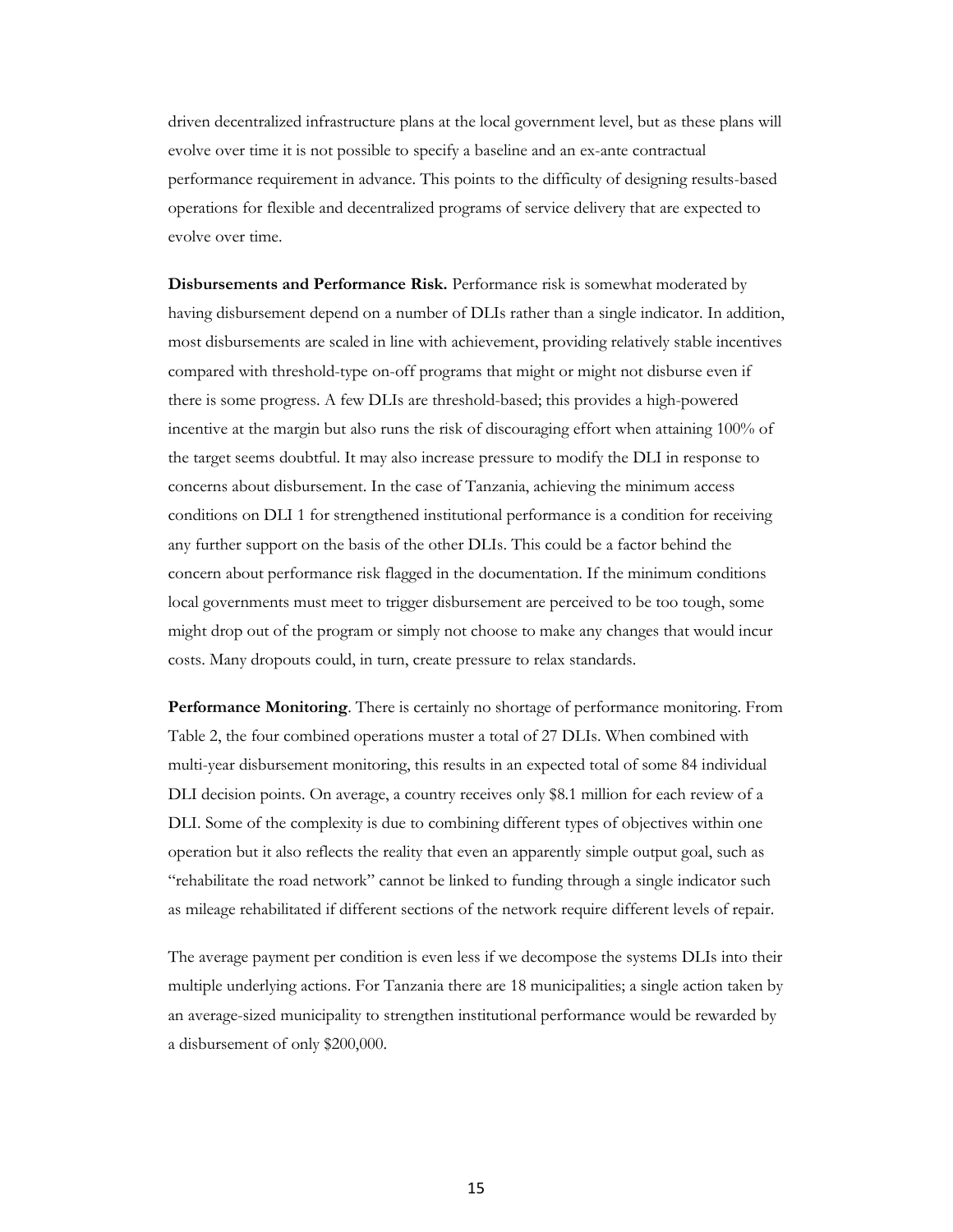**Leverage.** The operations are mostly highly leveraged, pointing to the potential ability of the new instrument to have a wide impact. Those for Nepal, Uruguay and Morocco provide only 15% of the total costs of their programs. The rest is covered by other donors, as well as funds from the countries themselves. Especially if the costing of the program outputs is sound, high leverage should strengthen the fiduciary comfort created by the results-based approach; to achieve the outputs, countries need not only to apply the Bank's funds effectively but those from other sources.

Of course, high leverage could also reduce the direct financial incentives provided by the operations to achieve the targets unless the other sources of funding also condition their support on performance. In the Uruguay case, the PforR operation leverages its approach beyond the Bank's own funds through the action DLI that disburses according to the number of kilometers of road maintained through performance-based contracts, irrespective of the funding source. This provides an additional incentive to leverage the results-based approach.

Tanzania is again the outlier. There is no clear potential leverage from other funding sources and the system-based nature of the DLIs provides no robust costing basis for the disbursements. In this case performance-based lending offers little comfort from the fiduciary perspective.

**Baselines and Monitorability.** Except for the case of Tanzania mentioned above, baselines, progress units and evaluation criteria are specified in loan documents for output/outcome DLIs. It is also generally straightforward to monitor the action DLIs. Was a specified report produced or a manual written? Did a capacity-building seminar take place as planned? If yes, disburse. Measurement is less clear for improvements in system performance. Even if the individual criteria are transparent and monitorable, their number increases the overall complexity of the operation.

**Independent monitoring.** The operations create some space between those responsible for implementing the project and those responsible for monitoring or auditing the DLIs. In many cases both the implementers and the monitors are government agencies, though not the same. In these cases, there are sometimes provisions for "independent" auditors, although in some cases the verification of results is to be by Bank staff.

However, as noted previously, this may not fully solve the problem, which is not peculiar to results-based aid. When implementers are required to hire a private firm to carry out an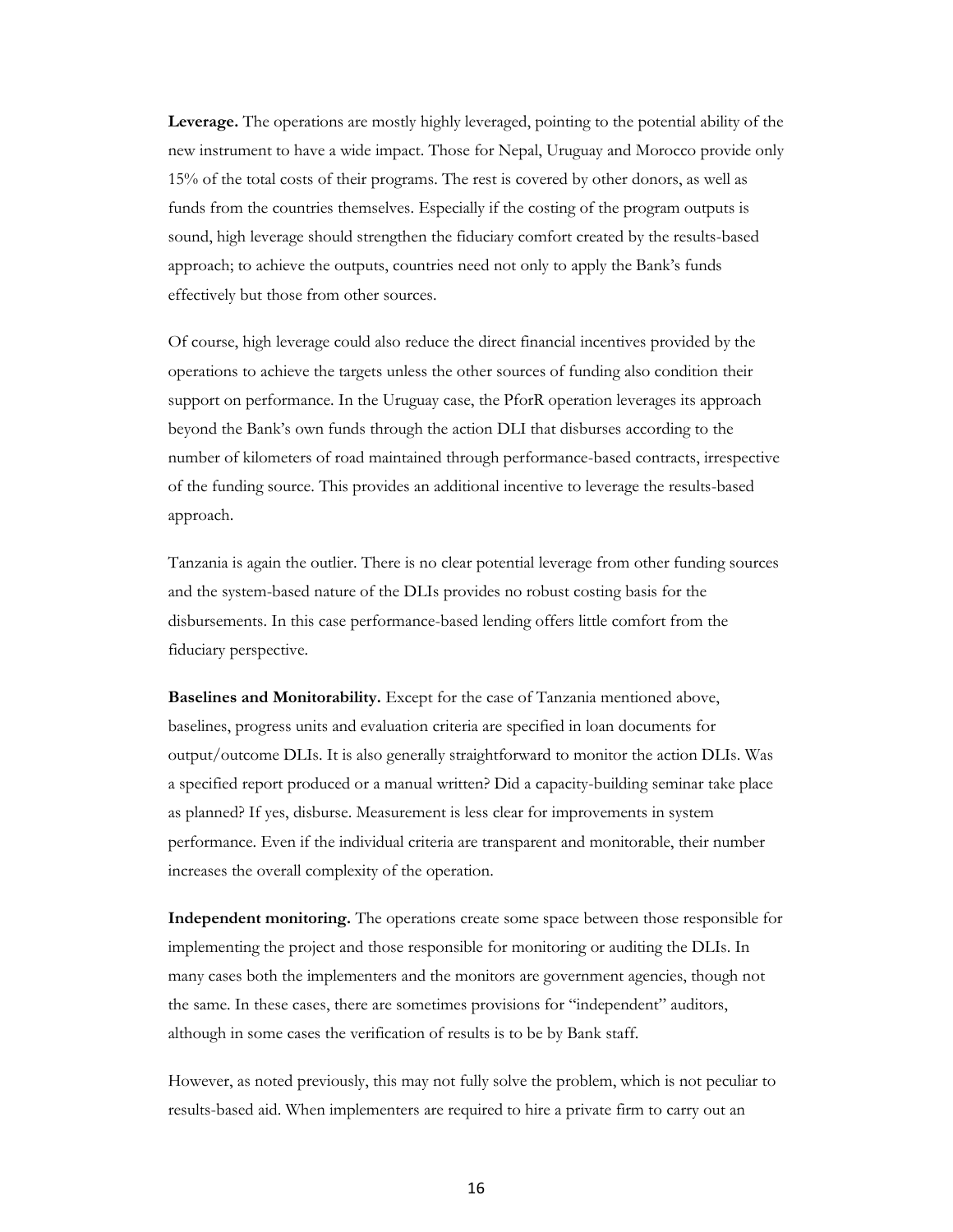evaluation, there is always the risk that they will choose a firm with low capacity to execute an in-depth audit. A firm paid by the project may not be impartial. Bank staff may also not be impartial particularly if they face pressure to disburse. They may be hesitant to overturn results from a (supposedly independent) agency of their development partner, especially when those results would trigger disbursement.

Despite the Bank's emphasis on using country systems in PforR operations, national statistics agencies have not been given a large role in monitoring performance. These agencies may be more impartial than implementing agencies, and tasking them with measuring key indicators could help build their capacity, improving the overall quality of a borrower's statistics.

**Transparency and Citizen Engagement.** All four operations refer to the importance of publicizing DLI results, but it is not always clear how and how soon the results will be put into the public domain. In particular, the publication of results achieved according to the monitoring of the DLIs is not a precondition for disbursement. Conditioning disbursements on the publication of the results of DLI reviews could increase transparency and create a valuable role for civil society organizations to monitor progress, and further strengthen domestic accountability and the focus on results.

## <span id="page-20-0"></span>**V Conclusion**

The PforR approach introduces an important new option for countries seeking financing from the Bank. It is still in its initial "learning-by-doing" stage. The operations included in this paper are all in the general financing niche for which PforR was developed: –programs of service delivery implemented on an ongoing basis over several years. Appropriately for a learning phase, the operations span a wide range of sectors and countries and they also show a mix of emphasis between services delivered and the performance of the delivery systems.

One contribution of the paper is to propose a classification of operations in terms of their DLIs. All financing instruments have some type of indicator related to the decision to disburse. We distinguish three basic types of operation, investment loans that disburse against inputs, policy loans that disburse against (policy) actions and results-based loans including PforR. These can vary a great deal, including in their relative emphasis on services delivered (outputs or outcomes) and the strengthening of the delivery systems providing the services. Some come reasonably close to the simple model of a results-based project approach like COD aid, with a heavy emphasis on major service outputs, if not outcomes, in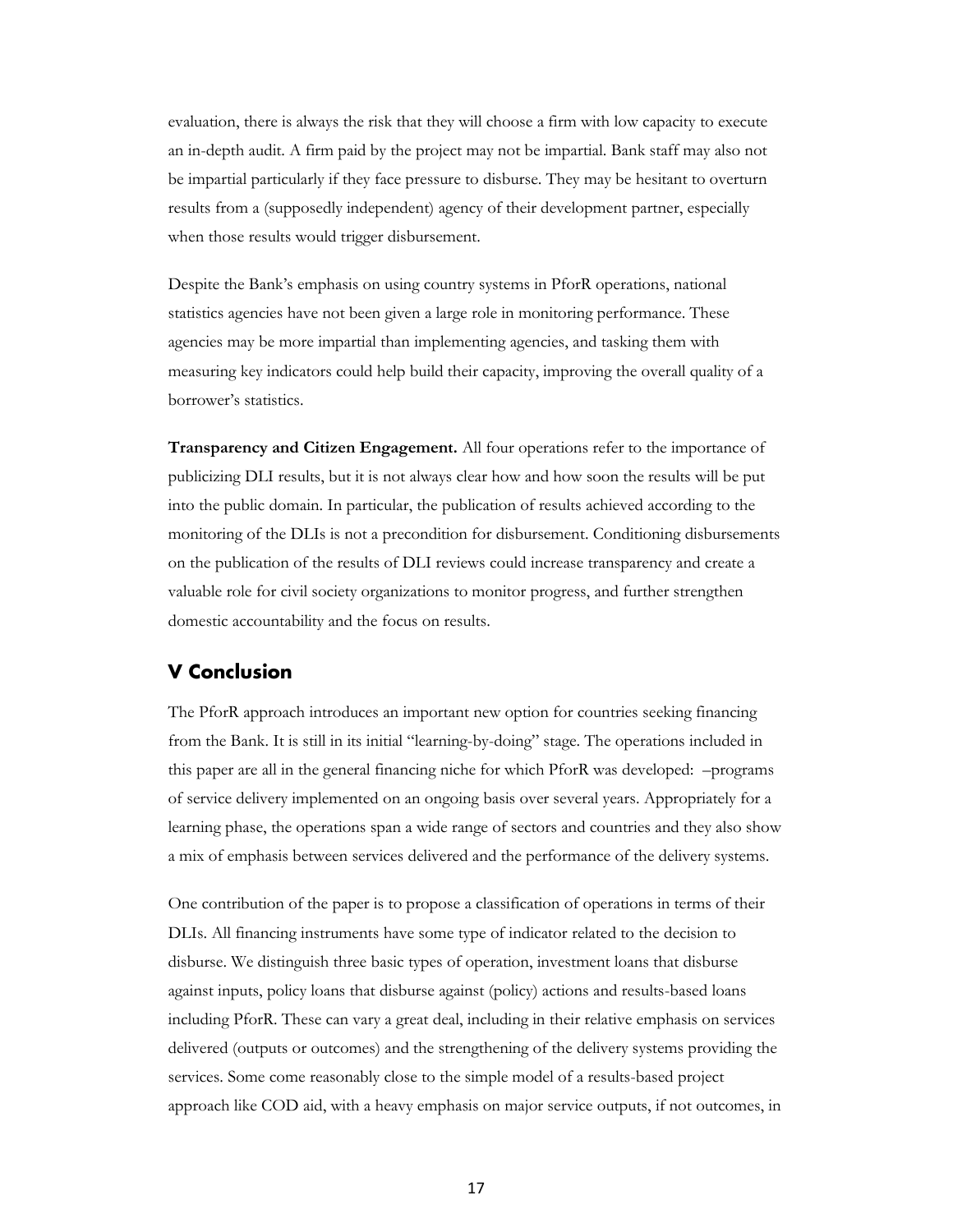terms of DLIs and disbursements. Others are closer to policy and institution-building operations with a stronger disbursement weight on the delivery system than on any particular output or outcome produced by the system. Overall, almost half of the disbursements of the first four operations depend on outputs or outcomes, with the rest based on policy actions or programs of institutional strengthening.

The examples confirm the promise and flexibility of the approach but also raise some questions. On the positive side, the high financial leverage of most operations suggests the potential of PforR to strengthen partnerships around results frameworks beyond the activities directly financed by the projects and to further encourage reform-minded constituencies to improve the effectiveness of programs in their own countries. As the share of aid declines relative to the total resources available to developing countries this should become an increasingly important role for more analytically-oriented lenders such as the IFIs that combine financial assistance with sector expertise and advice.

Most of the cases specify performance baselines and provide for some institutional separation between implementers and monitors, if not actual independence. The cases also suggest that the performance risk inherent in results-based operations can be moderated by using several scalable DLIs that provide a graduated basis for disbursement rather than threshold-type on-off conditions.

On the questions, embedding programs of institutional strengthening into a results-based approach is clearly not simple. There is still debate on how to design objective measures of system performance that do not rely on the actual outputs or outcomes produced by those systems. Without more imaginative use of measures of system performance PforR operations risk being sucked into the orbit of more traditional capacity building loans or development policy lending by the exclusive recourse to complex action-based DLIs. This will reduce their transparency, as well as dilute the accountability that is a virtue of the results based approach.

As suggested by other studies, it should be possible to develop performance metrics that relate to the quality of service, such as leakages and deviation of resources, provider absenteeism, responsiveness and timeliness of delivery and unit costs. Also, new technology is increasingly being used by firms in the service sectors to measure and strengthen their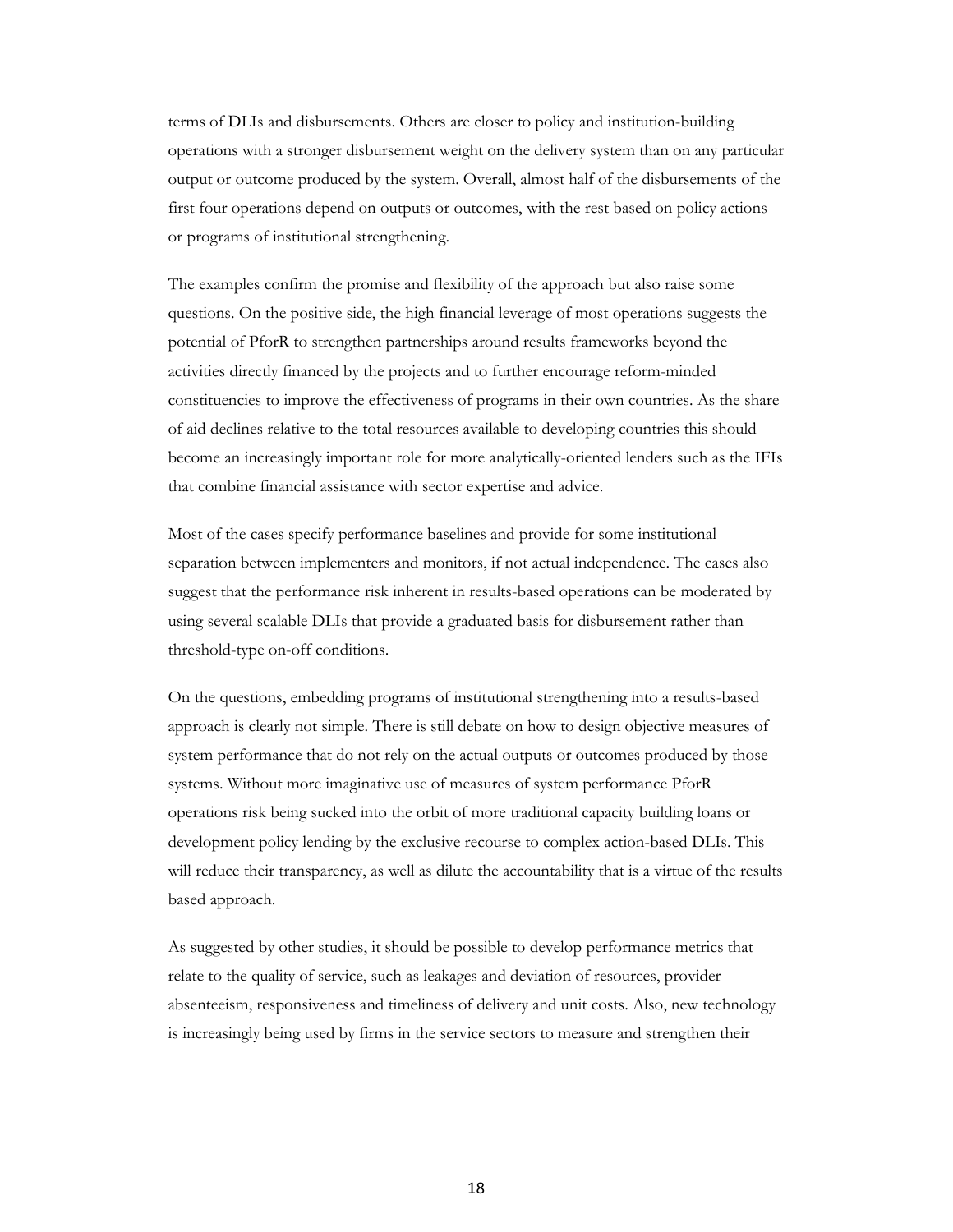operational performance.<sup>20</sup> Use of such systems could help to improve the quality of data and provide feedback in real-time. PforR should push the dialogue in these directions.

PforR might also move further in the area of transparency, by requiring the posting and wide dissemination of DLI achievements as a condition of disbursement. This would offer an expanded role for civil society in terms of monitoring the veracity of assessments.

Another challenge suggested by the cases is the difficulty of applying a results-based approach to decentralized development projects that aim to build local capacity to both articulate demands and to provide desired services. Such operations cannot be expected to set out a predetermined sequence of outputs or outcomes, so that new ways will need to be found to link their performance to disbursements.

Finally, PforR raises the question of how to judge success, not of the program itself, which should be encompassed by the DLIs, but of the actual operations. If the results are not achieved and the project (appropriately) fails to disburse, should it be considered as a success or a failure? Without clear guidance on this question, which is bound to surface soon, there is a risk of biasing incentives against a demanding and truly results-based approach.

These are all still open issues. As stressed previously, it is still too early to assess either the individual operations or the PforR approach in general and this paper has not sought to do so. The next few years will provide essential information on how the new instrument works out for the future.

l

<sup>20</sup> United Parcel Service (UPS) for example has made a massive investment in its performance tracking and monitoring systems. These enable real-time feedback on distribution and deliveries and optimization of routes. See for example http://www.wired.com/2013/06/ups-astronomical-math/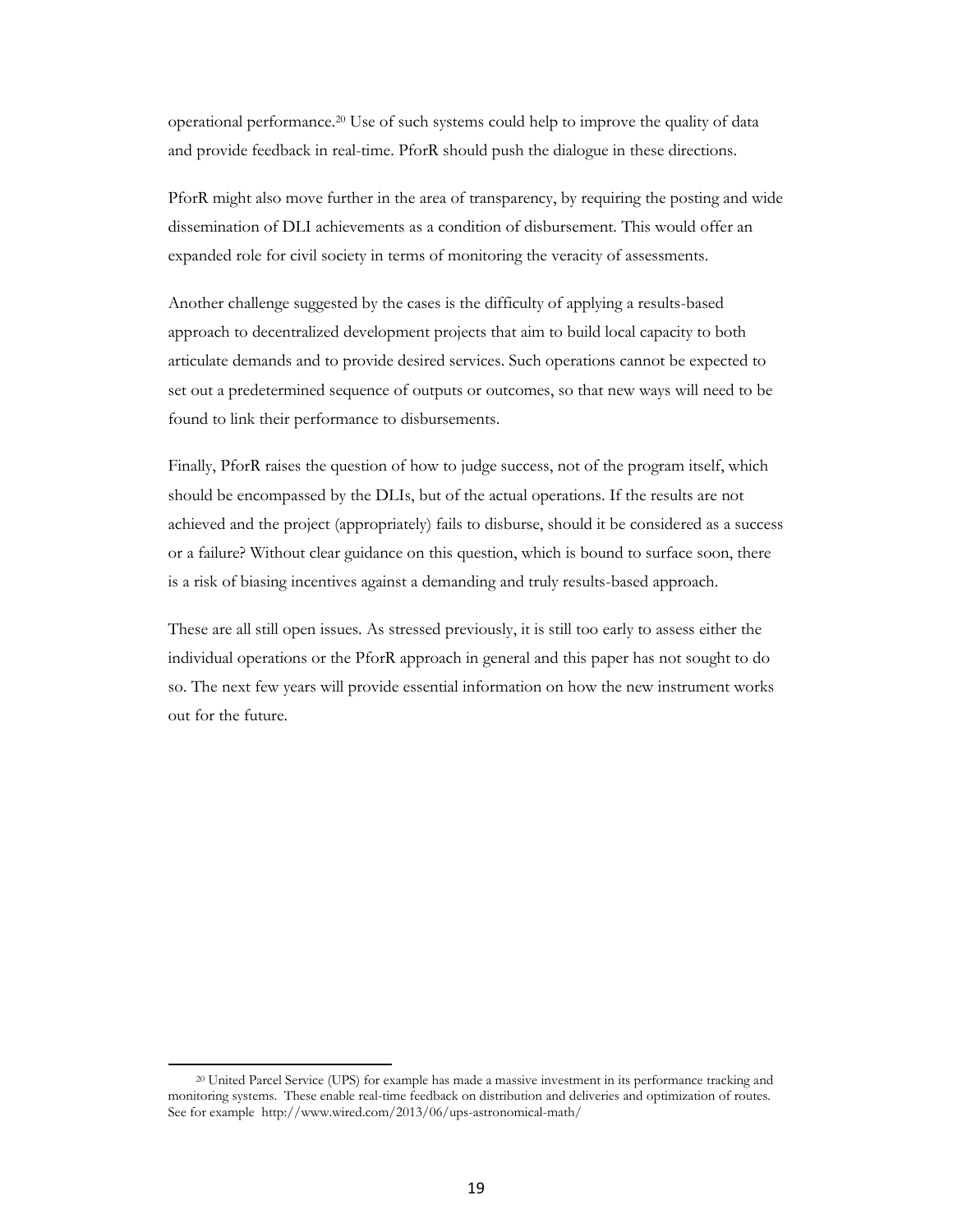# <span id="page-23-0"></span>**References**

- Alexander N. 2011. ["The World Bank's Proposed Program for Results \(P4R\): Implicati](http://us.boell.org/sites/default/files/downloads/Alexander_4-6-11_P4R_Critique-FINAL.pdf)ons [for Environmental, Social, and Gender Safeguards and Corrupt Practices"](http://us.boell.org/sites/default/files/downloads/Alexander_4-6-11_P4R_Critique-FINAL.pdf). Heinrich Boell Foundation.
- Alexander, N. 2012. "What is 'Country Ownership'? Do Social and Environmental [Safeguards Destroy It: The Case of the World Bank's Program-for-Results".](http://us.boell.org/2014/05/13/nancy-alexander-staff) Heinrich Boell Foundation.
- Birdsall N. and W. Savedoff. 2010. Cash on Delivery: A New Approach to Foreign Aid. Center for Global Development, Washington DC.
- Kaufmann D. and A. Kraay. 2007. ["Governance Indicators: Where Are We, Where Should](http://elibrary.worldbank.org/doi/pdf/10.1596/1813-9450-4370)  [We Be Going?".](http://elibrary.worldbank.org/doi/pdf/10.1596/1813-9450-4370) Policy Research Report 4370, World Bank.
- Crippa, L. , P. Kebec and G. Gordon. 2011[. "Comments and Recommendations on the](http://www.p4rcomments.org/uploads/Indian_Law_Resource_Center_2011-09-30_P4R_Comments_ENG_II.pdf)  World Bank's Draft *[Op/Bp 9.00 Program-for-Results Financing](http://www.p4rcomments.org/uploads/Indian_Law_Resource_Center_2011-09-30_P4R_Comments_ENG_II.pdf)*". Indian Law Resource Center. .
- Pierson, M., M. Johnson and R. Ellison. 2012. "A Review of Results-Based Aid (RBA) and [Major Results-Based Financing Schemes. \(RBF\) ".](http://www.oecd.org/dac/peer-reviews/Review-of-Major-RBA-and-RBF-Schemes.pdf) UK Department for International Development, Human Development Resource Centre.
- Raballand, G. and A. Rajaram. 2013. "Behavioral Economics and Public Sector Reform: An [Accidental Experiment and Lessons from Cameroon"](http://elibrary.worldbank.org/doi/pdf/10.1596/1813-9450-6595). Policy Research Working Paper 6595, World Bank.
- Savedoff W. 2011. "Governance in the Health Sector: A Strategy for Meaningful [Definitions of Performance".](http://elibrary.worldbank.org/doi/pdf/10.1596/1813-9450-5655) Policy Research Working Paper 5655, World Bank.
- World Bank (2012). Early PforR experience [Exchanging views and emerging lessons.](http://siteresources.worldbank.org/PROJECTS/Resources/40940-1244163232994/6180403-1340125811295/PforR_CGD_Event_final.pptx)  Center for Global Development, Washington, DC.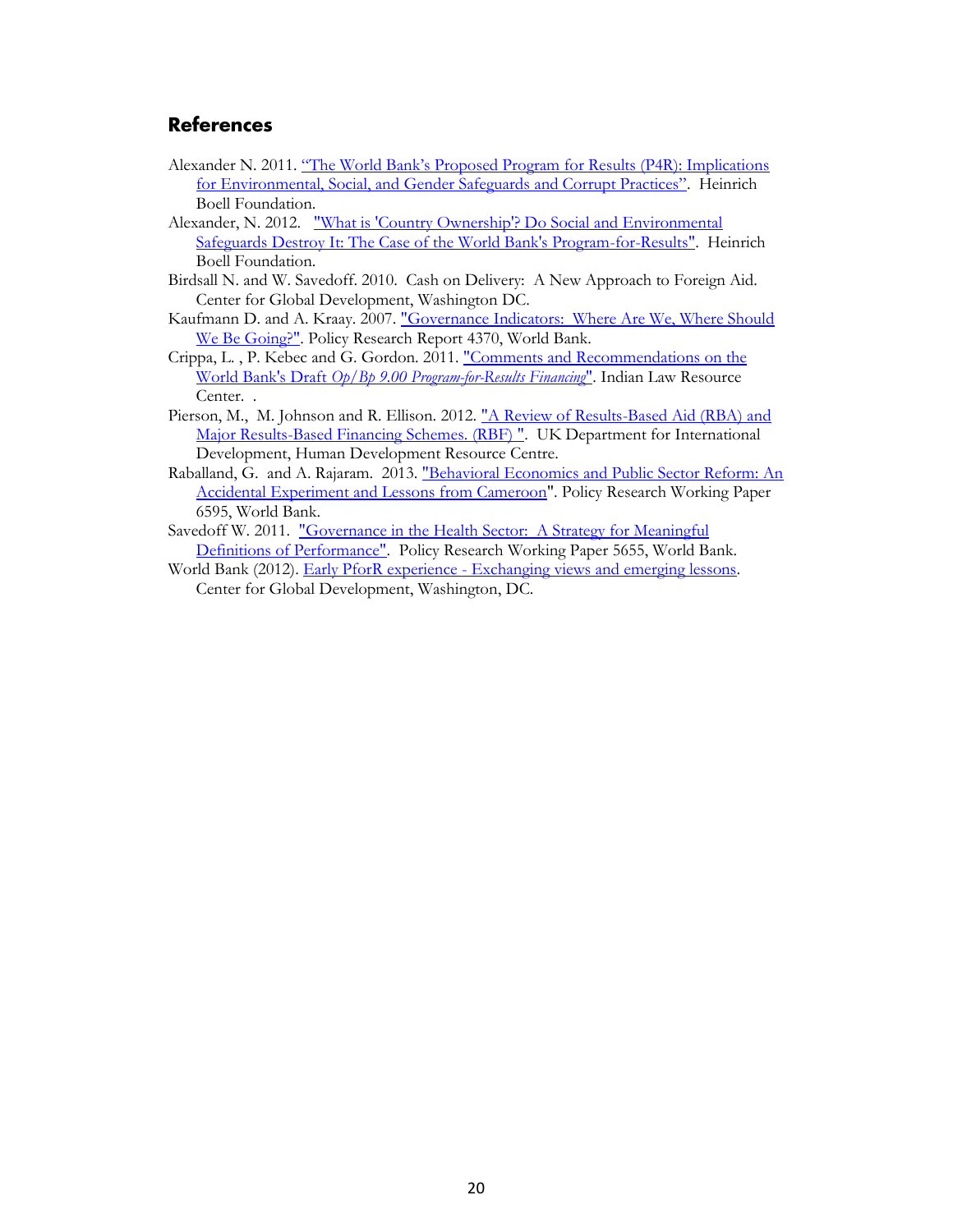#### <span id="page-24-0"></span>**Annex**

#### **The First Four Operations**

The Nepal Bridges Improvement and Maintenance operation supports the Bridge Program and Nepal's Strategic Road Network (SRN), the main roads for trade and economic activities. The Bridge Program spans 2013 to 2017 and will cost USD 147.6 million. IDA will finance approximately \$60 million, or \$12 million per year for 5 years, while the government will finance the remainder.

There are no other external partners, but other development partners are supporting standalone SRN bridge projects. The Asian Development Bank, the Japanese International Cooperation Agency, and the governments of China and India are funding bridges associated with individual road projects. Implementation for these individual projects will be governed by their own procedures.

There are six DLIs in total–three for outputs and three for systems. Output DLIs (DLIs 1 through 3: the length and number of bridges built, improved, or maintained) account for 85 percent of the total loan amount. DLIs 4 through 6 relate to systems and represent 15 percent of the loan. Nepal will receive these disbursements for introducing new management systems, publicly disclosing information related to grievances, and completing works on schedule. Every DLI is scalable except for DLI 6, which will only be disbursed if consultant reports and the National Planning Commission decide that the DLI has been achieved.

Baseline data for the output-based DLIs are 0 by definition since the DLIs concern repairs or improvements made after the project's launch. In most cases, the Bridge Management System (BMS), which is managed by the Bridge Project team at the Department of Roads (DOR), as well as consultant reports, will be used for reporting. The National Planning Commission and a Bank team will provide verification, and the Commission will also public post information about the program and its achievements. The Office of the Auditor General will perform financial and performance audits, while the National Vigilance Centre will conduct a technical audit. Other entities, including external firms, will conduct internal reviews.

The Bank has given the project an overall risk rating of "Substantial". The primary DLIrelated risk is that the DLI targets may not be achievable given resource constraints. The Bank has concerns about the technical capacity of both bridge designers and local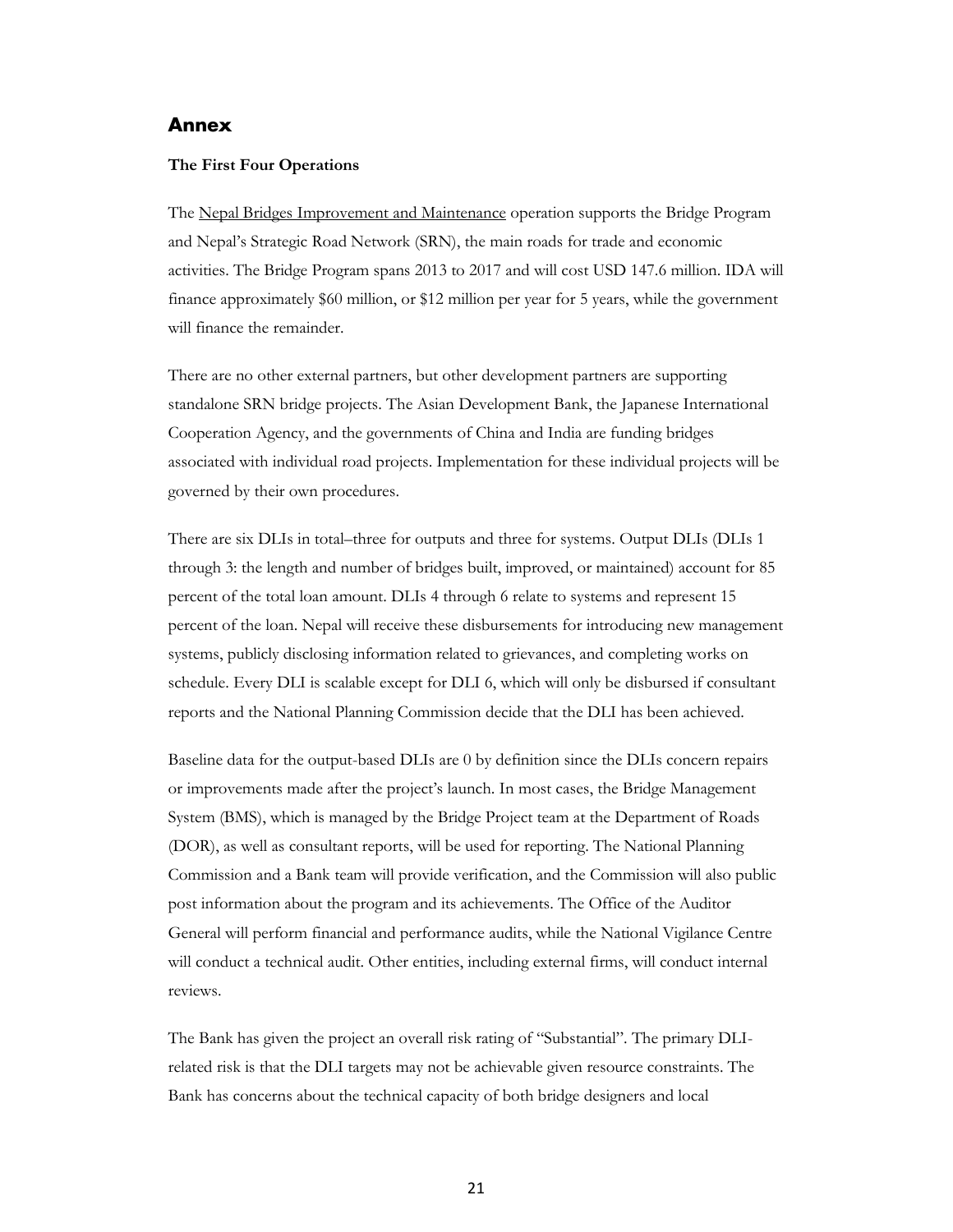construction companies. Fiduciary risks relate to improper procurement, diversion of funds, and corruption. Existing audit procedures may also be weak. The Bank has noted that the Environmental and Social Management Framework developed for the SRN may lack bridgespecific considerations. Furthermore, the unit with the DOR that manages social and environmental risks may lack the mandate, resources and staff capacity to support the SRN Bridge Program.

One unique safeguard is the exclusion of bridges that fall within the boundaries of Nepalese national parks. These include 49 existing SRN bridges, 5 SRN bridges under construction, and 21 planned new SRN bridges. Their construction and repair may be financed by some of Nepal's other development partners – without the benefit of any scrutiny from the PforR operation. The DOR will upload results from the BMS to its website for the public to see and post other relevant information on its website or in accessible media outlets.

The Uruguay Road Rehabilitation and Maintenance project aims to ensure that at least 35 percent of the Uruguay National Road Network is in good or very good condition and to improve road sector management. The program's total size is USD 510 million. Of this total, \$283.4 million will be financed by the government of Uruguay. The Bank is contributing \$66 million, and IADB has committed \$67.7 million. Finally, FONPLATA, the Fund of the Development of the Countries of the Rio del Plata Basin has loaned \$92.8 million. IADB and FONPLATA's contributions go towards a set of specific contracts related to road rehabilitation, road safety, and bridges.

Output-based DLIs 1 and 2, which concern the cumulative number of kilometers rehabilitated and the number of kilometers maintained through performance-based contracts, account for 84 percent of the loan. The remaining 16 percent goes to the four sub-indicators of DLI 3, which are all for institutional strengthening. DLI 2 disburses based on the number of kilometers of the National Road Network maintained through performance-based contracts. This feature has the potential to leverage the focus on results beyond the relatively small share of financing provided by the Bank. DLIs 1 and 2 are scalable, while the four sub-indicators that make up DLI 3 are binary.

The Road Department is responsible for collecting data on most of the DLIs, but the Planning and Logistics Department will monitor DLI 3-1, and the Topographic Surveying Department will monitor DLI 3-4. Baseline data exist for DLIs 1 and 2, while the baselines for the other DLIs are trivial because these are actions. For verification of DLIs 1 and 2, the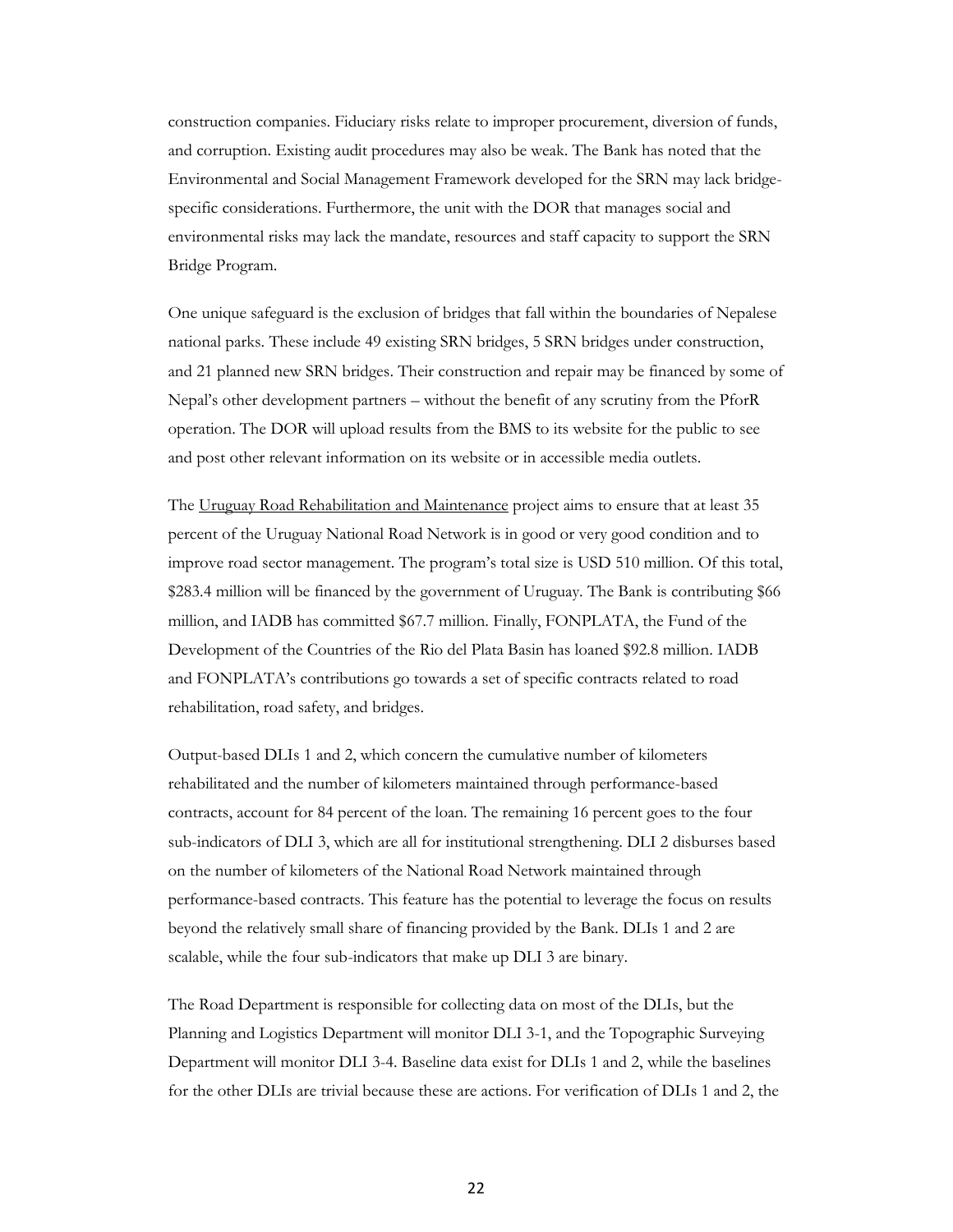Ministry of Transport and Public Works (MTOP) will contract out an independent auditor through international bidding. The Bank will verify all of the sub-indicators in DLI 3.

The overall risk of the program has been assessed as "Moderate". There were no major technical, fiduciary, or environmental risks identified. One risk could be that DLIs are overly ambitious; the Bank notes, however, that the DLIs are realistic and targets were computed in a conservative fashion.

Reports issued through the country budgetary system show information on spending and budget execution, but do not provide enough detail to track spending at the activity level. As part of the program, the Bank and the government agreed to rely on these reports for the first year, before determining how best to revise the system to include sub-activity data in the future. Public information about the program will be available on the MTOP website, and the Ministry will conduct an annual satisfaction survey of road users.

The <u>Morocco Human Development</u> operation focuses on increasing access to and improving the quality of local governance mechanisms, basic infrastructure, social services, and economic opportunities. It supports Phase II of the INDH program, following INDH I, which lasted from 2005 through 2010. While INDH II has five sub-programs, the Bank will support only three of them: the rural sub-program, the urban sub-program, and the crosscutting sub-program. The total cost of INDH II is USD 2.1 billion. Most of this will come from the central government and local governments. The Bank will disburse up to USD 300 million towards the program. Other external partners include the European Union, which has committed  $\epsilon$ 20 million and also plans to use a results-based approach. The Bank has already disbursed USD 54.7 million or about 18 percent of the total possible.

There are nine Disbursement Linked Indicators. Output-based DLIs, like the percentage of girls who reside in the educational dormitories and complete the school year, represent 56 percent of the loan. The remaining 44 percent is conditional on systems-based DLIs. Of these, some are actions such as preparing an Environmental and Social Guide, while others are system-strengthening goals such as implementing audit recommendations. Disbursements are scalable; faster progress will result in faster disbursement. Of the USD 300 million loan, 60 million per year was scheduled to be disbursed in 2012 and in 2013 with USD 90 million allocated for each of 2014 and 2015.

The National Observatory for Human Development (ONDH) is responsible for impact evaluation. It carried out a baseline survey during INDH I with Bank support. Baseline data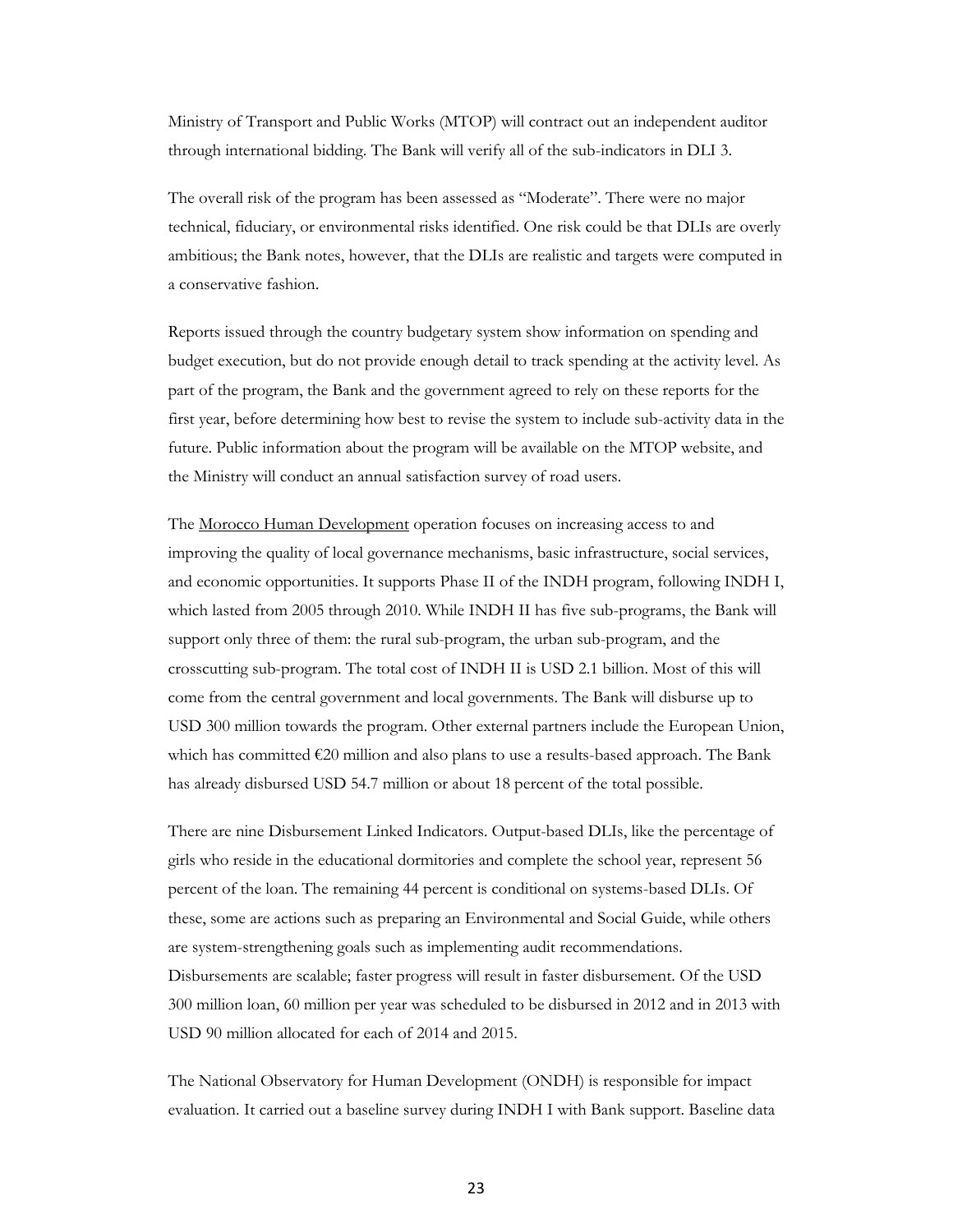for all of the output-based DLIs are available. Various agencies are responsible for collecting data on different DLIs. For most, INDH is responsible for data collection but for some auditors from the Interior Ministry and the Ministry of Finance will collect data. For a single DLI concerning access to improved water supply in rural areas, the National Office for Water & Electricity will take charge of data collection. There will be regularly conducted audits by the Interior Ministry and Ministry of Finance auditors. The Bank will also hire independent firms to spot check on DLIs that cumulatively account for 74 percent of the total loan amount. In addition, the support provided by the EU includes an external and a financial performance audit.

The fiduciary risk of the program was rated as "Substantial". There are provisions to track spending, but many government accounts currently do not conform to International Public Sector Accounting Standards. The project document notes a lack of transparency in the procurement process, especially with regards to reporting and resolving grievances. The Bank has also expressed concern about the capacity of government staff, community associations, and technical supervisors to execute the procurement process properly and to deliver high-quality works or services to rural areas. There are, however, several policies in place to improve transparency about program performance and procurement. Public authorities must disclose their decisions on approved and rejected activities, release information about procurement bids, and publish annual implementation and financial reports.

The Tanzania Urban Local Government Strengthening operation aims to improve institutional performance for urban service delivery in specific Urban Local Government Authorities (ULGAs). The project became effective in February 2013 and will close at the end of 2018. The operation supports Urban Performance Grant system, a new window that is expected to make up about a quarter of the Local Government Development Grant (LGDG) system that awards funding from the central government to Local Government Authorities. This funding comes in the form of Urban Performance Grants (UPGs), which are focused on meeting the investment needs of Tanzania's secondary cities. The LGDG system is jointly funded by the Government of Tanzania, seven bilateral partners, and the Bank. The government wishes to use the Bank as the initial funding source for the operation, with the possibility of adding additional ULGAs to the project as it develops. It is unclear whether any additional ULGAs could be part of the PforR operation or whether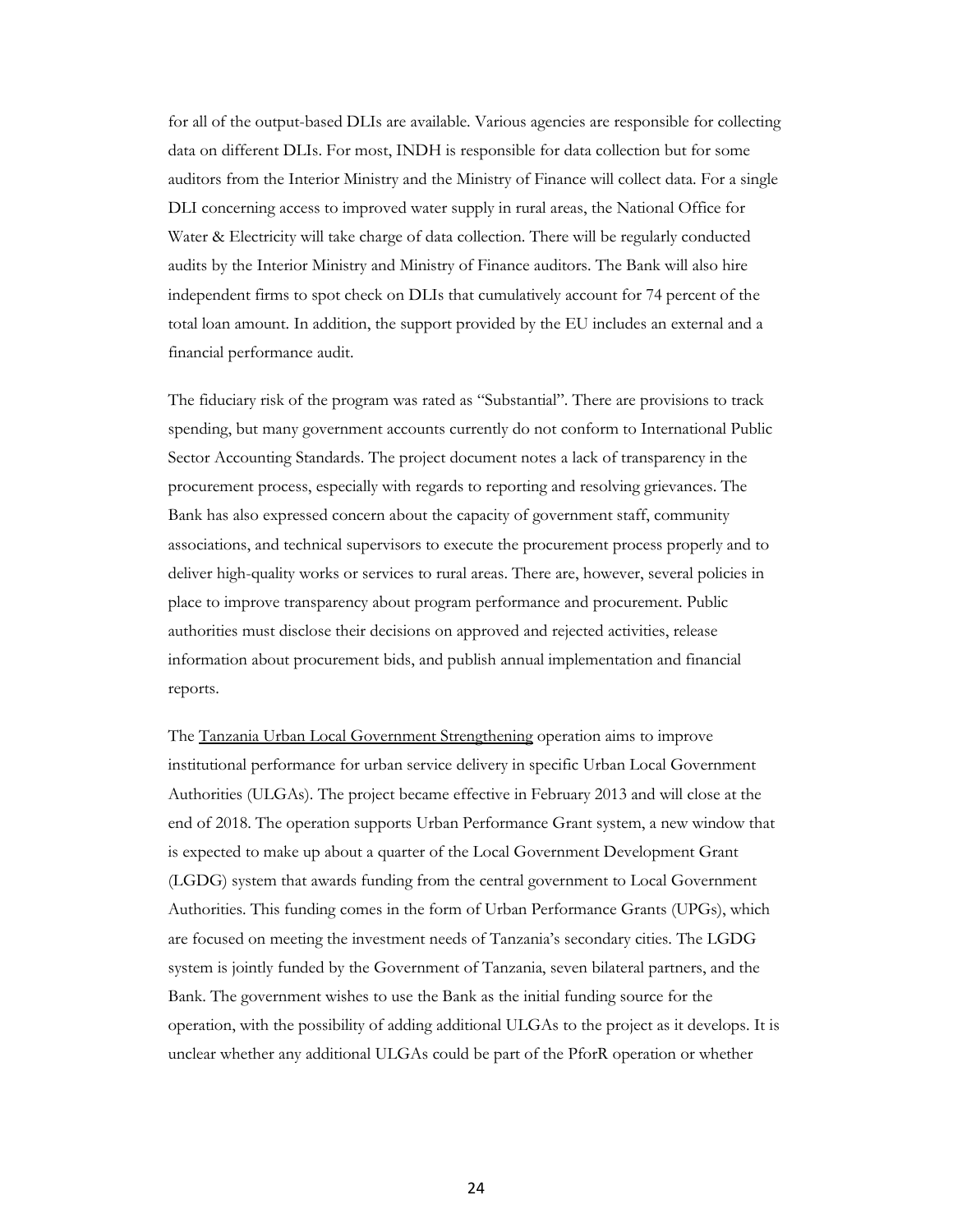they would receive funding from other donors. As the project stands now, it is funded entirely by the Bank. The total amount is USD 255 million.

All six DLIs are of the systems type. Institutional and delivery performance accounts for 80 percent of the credit while 20 percent goes towards strengthened management capacity. Most of the DLIs focus on system performance, not on specific policy actions. Only the ULGAs which fully meet minimum access conditions set out in DLI 1 regarding annual institutional performance assessments will be eligible to receive UPG funds and disbursements through the other DLIs. ULGAs that fail to meet the minimum conditions will receive capacity-building support from the Regional Administration and Local Government unit of the Prime Minister's Office (PMORALG).

DLIs 2 through 5 are scalable, while DLI 1 is a pass/fail measure. DLI 6 will only be disbursed once PMORALG sends the Bank task team evidence that it has improved the annual performance assessment and has publicized the changes made to the assessment. Although there does not seem to be a clear link between expected disbursement levels and the estimated costs of achieving the DLIs, UPG funding is assigned to local governments on a per-capita basis. The UPGs are scheduled to increase in value over time to reflect the increasing capacity of the ULGAs.

Only one of the six DLIs (DLI 4) has a baseline; the other five DLIs will be assessed only after the project's launch. A private firm, hired by PMORALG will conduct annual performance assessments for DLIs 1 through 3, and the Bank will review the assessment results, allocation amounts, and timeliness of the UPG disbursements. For DLIs 4 and 5, PMORALG will submit relevant documentation to the Bank, which will then review the documents prior to disbursement. The Controller and Auditor General will conduct a regular program audit. A supplementary audit may be done on the flow and timing of PforR funds to beneficiary institutions. Disbursements will be based on an annual performance assessment and other measures of institutional capacity. Within 30 days of the new fiscal year, PMORALG will be responsible for submitting an implementation report about the previous year's plan. The Bank will then verify the report and determine the disbursement level.

The overall performance risk against the DLIs is "Substantial". If the performance assessments are not conducted on time or are not of high enough quality, the disbursement schedule may be thrown off. Another risk is that disbursements could be delayed by factors